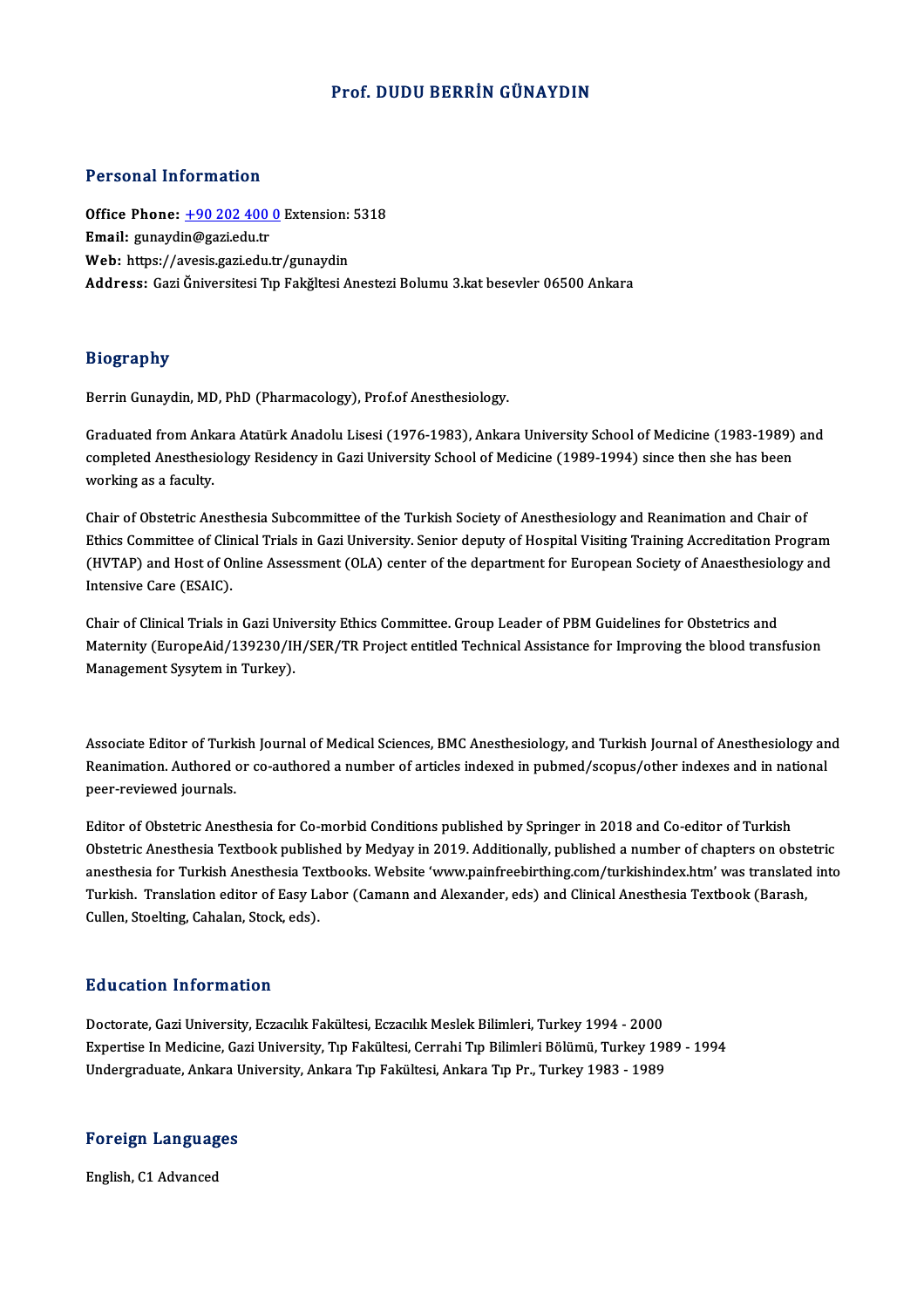#### Certificates, Courses and Trainings

Certificates, Courses and Trainings<br>Health&Medicine, Perioperative Medicine (POM): Focus on Mother and Child: POM in Obstetrics/Gynecology +<br>Redistrics, Eurásia Heart Foundation 2022 Pediatricates, Courses and Trammig.<br>Health&Medicine, Perioperative Medicine (Prediatrics , EurAsia Heart Foundation, 2022 Health&Medicine, Perioperative Medicine (POM): Focus on Mother and Child: POM in Obstetrics/Gynecology +<br>Pediatrics , EurAsia Heart Foundation, 2022<br>Health&Medicine, Anne ve Çocuk Anestezisi -İstenmeyen Etkiler, TARD (Türk Pediatrics , EurAsi<br>Health&Medicine,<br>TARD-YEK , 2022 TARD-YEK, 2022<br>Dissertations

Dissertations<br>Doctorate, Antioxidant Activity of Local Anesthetics , Gazi University, Eczacılık Fakültesi, 2000<br>Evnertice In Medicine, Haletan ve ireflurenya eksiğer fonksivenlerune etkileri; Klinik ve deneve Expertise In Medicine, Halotan ve izofluranın akciğer fonksiyonlarına etkileri: Klinik ve deneysel çalışma, Gazi University,<br>Tıp Fakültesi, 1994 Doctorate, Antioxid:<br>Expertise In Medicir<br>Tıp Fakültesi, 1994

# 11p rakuttesi, 1994<br>Research Areas R<mark>esearch Ar</mark><br>Health Sciences

# Academic Titles / Tasks

Professor, Gazi University, Tıp Fakültesi, Cerrahi Tıp Bilimleri Bölümü, 2007 - Continues Associate Professor, Gazi University, Tıp Fakültesi, Cerrahi Tıp Bilimleri Bölümü, 2002 - 2007 Professor, Gazi University, Tıp Fakültesi, Cerrahi Tıp Bilimleri Bölümü, 2007 - Continues<br>Associate Professor, Gazi University, Tıp Fakültesi, Cerrahi Tıp Bilimleri Bölümü, 2002 - 2007<br>Assistant Professor, Gazi University, Associate Professor, Gazi University, Tıp Fakültesi, Cerrahi Tıp Bilimleri Bölümü,<br>Assistant Professor, Gazi University, Tıp Fakültesi, Cerrahi Tıp Bilimleri Bölümü, .<br>Expert, Gazi University, Tıp Fakültesi, Cerrahi Tıp Bi Expert, Gazi University, Tıp Fakültesi, Cerrahi Tıp Bilimleri Bölümü, 1994 - 2000<br>Courses

Courses<br>KLINIK BECERI EGITIMI-IV CANNULATION, Postgraduate, 2017 - 2018<br>Canaral Anasthasia: Inhalation Anasthatics, Rastgraduate, 2017 - 2018 SOUTSSS<br>KLINIK BECERI EGITIMI-IV CANNULATION, Postgraduate, 2017 - 2018<br>General Anesthesia: Inhalation Anesthetics, Postgraduate, 2017 - 2018<br>AKU CLEARMAKOTERARI, Postgraduate, 2017 - 2019 AKILCI FARMAKOTERAPİ, Postgraduate, 2017 - 2018 General Anesthesia: Inhalation Anesthetics, Postgraduate, 2017 - 2018<br>AKILCI FARMAKOTERAPİ, Postgraduate, 2017 - 2018<br>Genel Anestezi-İnhalasyon Anestezikleri, Postgraduate, 2017 - 2018<br>Genel Anestezikleri: İnhalasyon Anest AKILCI FARMAKOTERAPİ, Postgraduate, 2017 - 2018<br>Genel Anestezi-İnhalasyon Anestezikleri, Postgraduate, 2017 - 2018<br>Genel Anestezikleri: İnhalasyon Anestezikleri, Postgraduate, 2017 - 2018<br>Intravanor ve Inhalasyon Anestezik Genel Anestezi-İnhalasyon Anestezikleri, Postgraduate, 2017 - 2018<br>Genel Anestezikleri: İnhalasyon Anestezikleri, Postgraduate, 2017 -<br>Intravenoz ve Inhalasyon Anestezikleri, Postgraduate, 2016 - 2017<br>Ceneral Anesthesia, P Intravenoz ve Inhalasyon Anestezikleri, Postgraduate, 2016 - 2017<br>General Anesthesia, Postgraduate, 2016 - 2017

#### Advising Theses

Advising Theses<br>GÜNAYDIN D. B. , Comparıson Of Antımıcrobıal Effects Of Dıfferent Concentrations Of Long-Acting Local Anesthetics At<br>Different Temperatures, Eupertise In Medisine, E DUPLIK(Student), 2017 rea vienig "ricece"<br>GÜNAYDIN D. B. , Comparison Of Antimicrobial Effects Of Different Conce:<br>Different Temperatures, Expertise In Medicine, F.DURUK(Student), 2017<br>CÜNAYDIN D. B., Bols of matriis metallenretsinesses and int GÜNAYDIN D. B. , Comparison Of Antimicrobial Effects Of Different Concentrations Of Long-Acting Local Anesthetics At<br>Different Temperatures, Expertise In Medicine, F.DURUK(Student), 2017<br>GÜNAYDIN D. B. , Role of matrix met Different Temperatures, Expertise In Medicine, F.DURUK(Student), 2017<br>GÜNAYDIN D. B. , Role of matrix metalloproteinases and interleukin-6 levels in the development of p<br>headache in parturients undergoing cesarean delivery

GÜNAYDIN D. B. , Role of matr<br>headache in parturients under<br>M.ÖTENKAYA(Student), 2016<br>CÜNAYDIN D. B., Controlled r headache in parturients undergoing cesarean delivery with spinal anesthesia, Expertise In Medicine,<br>M.ÖTENKAYA(Student), 2016<br>GÜNAYDIN D. B. , Controlled release patterns of liposomal bupivacaine after neuraxial administra

M.ÖTENKAYA(Student), 2016<br>GÜNAYDIN D. B. , Controlled release<br>In Medicine, İ.YİĞİT(Student), 2014<br>GÜNAYDIN D. B. - The retrespective GÜNAYDIN D. B. , Controlled release patterns of liposomal bupivacaine after neuraxial administration in rats, Expe<br>In Medicine, İ.YİĞİT(Student), 2014<br>GÜNAYDIN D. B. , The retrospective evaluation of the effects of the del

In Medicine, İ.YİĞİT(Student), 2014<br>GÜNAYDIN D. B. , The retrospective evaluation of the effects of the delivery t<br>elective caserean sections, Expertise In Medicine, N.MENDİL(Student), 2012<br>CÜNAYDIN D. B. , Linessmal buniv GÜNAYDIN D. B. , The retrospective evaluation of the effects of the delivery time intervals elective caserean sections, Expertise In Medicine, N.MENDİL(Student), 2012<br>GÜNAYDIN D. B. , Liposomal bupivacaine, Expertise In Me

elective caserean sections, Expertise In Medicine, N.MENDİL(Student), 2012<br>GÜNAYDIN D. B. , Liposomal bupivacaine, Expertise In Medicine, A.DÜZLÜ(Student), 2012<br>GÜNAYDIN D. B. , Role of dantrolen and ketamine in the apopto GÜNAYDIN D. B. , Liposom<br>GÜNAYDIN D. B. , Role of d<br>S.KARTAL(Student), 2011<br>CÜNAYDIN D. B. , Lingkalai GÜNAYDIN D. B. , Role of dantrolen and ketamine in the apoptotic effect of isoflurane in rats, Expertise In Medicine<br>S.KARTAL(Student), 2011<br>GÜNAYDIN D. B. , Jinekolojik laparoskopik cerrahide serebral oksimetre kullanımın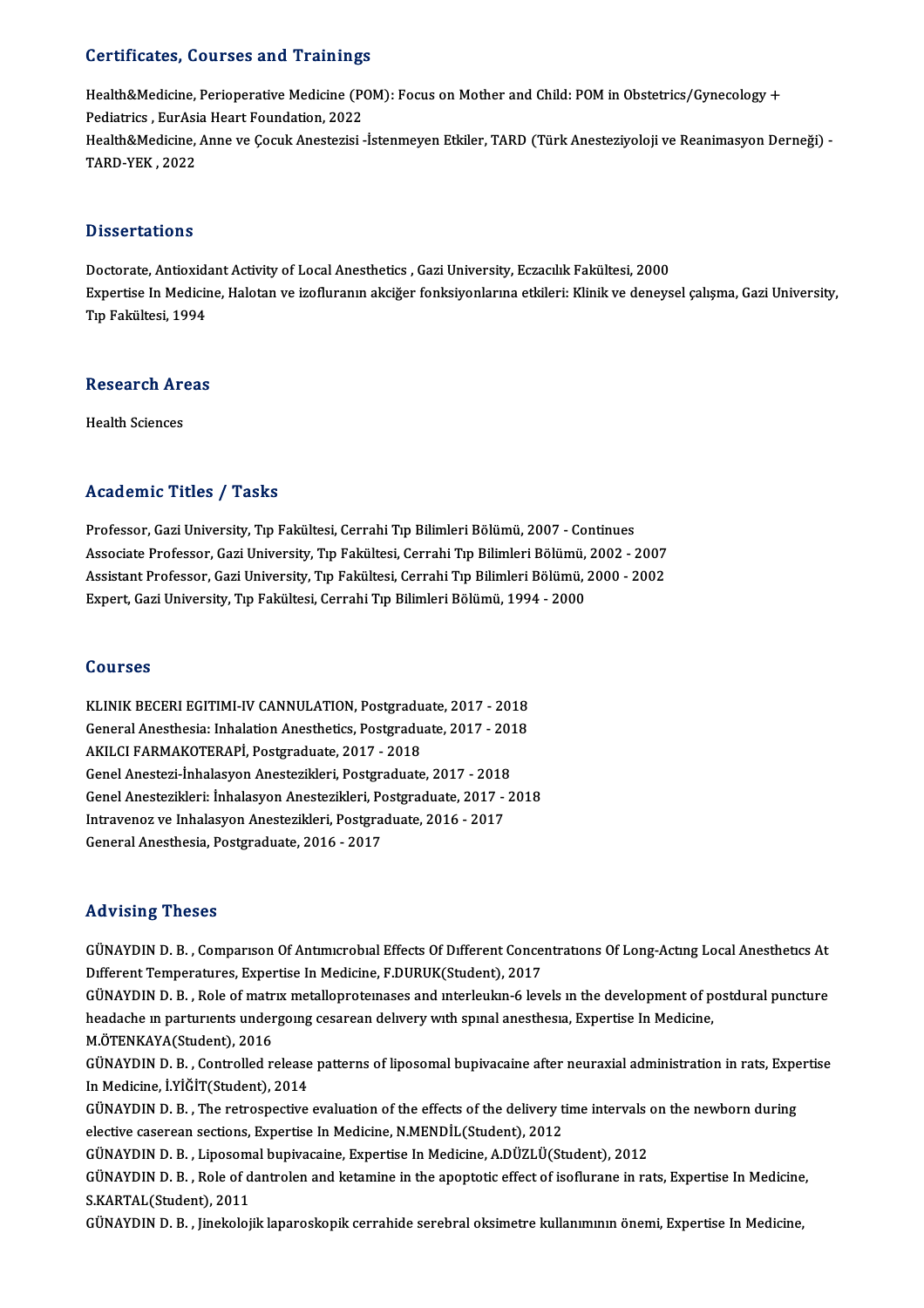S.EROL(Student),2010

S.EROL(Student), 2010<br>Günaydin D. B. , Spinal anestezi ile yapılan elektif sezaryenlerde farklı miktarlarda kristalloid önyüklemesinin maternal ve<br>Peanatal ethilorinin kanalastrulması, Evnortias In Madisine, E EAVDACI(Stud S.EROL(Student), 2010<br>Günaydin D. B. , Spinal anestezi ile yapılan elektif sezaryenlerde farklı miktarlarda krista<br>neonatal etkilerinin karşılaştırılması, Expertise In Medicine, F.FAYDACI(Student), 2009<br>CÜNAYDIN D. B. . Se Günaydin D. B. , Spinal anestezi ile yapılan elektif sezaryenlerde farklı miktarlarda kristalloid önyüklemesinin maternal ve neonatal etkilerinin karşılaştırılması, Expertise In Medicine, F.FAYDACI(Student), 2009<br>GÜNAYDIN

neonatal etkilerinin karşılaştırılması, Expertise In Medi<br>GÜNAYDIN D. B. , Sezaryen operasyonlarında intra<br>Expertise In Medicine, N.CAMGÖZ(Student), 2008<br>GÜNAYDIN D. B. Sezaryonlarda etyrur ve yan peç GÜNAYDIN D. B. , Sezaryen operasyonlarında intratekal izobarik ropivakain ve bupivakain kullanımının karş<br>Expertise In Medicine, N.CAMGÖZ(Student), 2008<br>GÜNAYDIN D. B. , Sezaryenlerde oturur ve yan pozisyonda uygulanan kom

Expertise In Medicine, N.CAMGÖZ(Student), 2008<br>GÜNAYDIN D. B. , Sezaryenlerde oturur ve yan pozisyonda uygulanan<br>karşılaştırılması, Expertise In Medicine, E.DUMANLAR(Student), 2007<br>GÜNAYDIN D. B. - Farklı darlarda dekamede GÜNAYDIN D. B. , Sezaryenlerde oturur ve yan pozisyonda uygulanan kombine spinal-epidural anestezinin<br>karşılaştırılması, Expertise In Medicine, E.DUMANLAR(Student), 2007<br>GÜNAYDIN D. B. , Farklı dozlarda deksmedetonidinin l

karşılaştırılması, Expertise In Medicine, E.DUMANLAR(Student), 2007<br>GÜNAYDIN D. B. , Farklı dozlarda deksmedetonidinin laringoskopi ve endotrakeal entübasyona karşı oluşan<br>hemodinamik yanıta, peroperatuar anestezik gereksi GÜNAYDIN D. B. , Farklı dozlarda dek:<br>hemodinamik yanıta, peroperatuar an<br>Medicine, A.KORDAN(Student), 2005<br>Günaydin D. B., Doğum analiegisinde hemodinamik yanıta, peroperatuar anestezik gereksinime ve derlenmeye etkilerinin karşılaştırılması, Expertise In<br>Medicine, A.KORDAN(Student), 2005<br>Günaydin D. B. , Doğum analjezisinde epidural analjezi ile kombine spinal-e

Medicine, A.KORDAN(Student), 2005<br>Günaydin D. B. , Doğum analjezisinde epidural analjezi ile kombine spinal-epidural analjezi yöntemlerinin servikal açıklık<br>hızına ve doğum süresine etkilerinin karşılaştırılması, Expertise

#### Articles Published in Journals That Entered SCI, SSCI and AHCI Indexes

I. Thoracic epidural blood patch using autologous platelet rich plasma for refractory spontaneous intracranial hypotension<br>KALE A., GÜNGÖR İ., Gunaydin B., İNAN G., EMMEZ G., UCAR M. Thoracic epidural blood patch using autologous platele<br>intracranial hypotension<br>KALE A., GÜNGÖR İ., Gunaydin B., İNAN G., EMMEZ G., UÇAR M.<br>JOUPNAL OE GLINICAL ANESTHESIA .vəl.72.2021 (Journal Ind intracranial hypotension<br>KALE A., GÜNGÖR İ., Gunaydin B., İNAN G., EMMEZ G., UÇAR M.<br>JOURNAL OF CLINICAL ANESTHESIA, vol.72, 2021 (Journal Indexed in SCI)<br>A.roal time anatemy identification via tool based en artificial int

- II. A real-time anatomy identification via tool based on artificial intelligence for ultrasound-guided<br>peripheral nerve block procedures: an accuracy study JOURNAL OF CLINICAL ANESTHESIA, vol.72, 2021 (Journal Inc<br>A real-time anatomy identification via tool based on ar<br>peripheral nerve block procedures: an accuracy study<br>Cüngör <sup>I</sup>. Cünavdur D. B., Oktar S. O., M. Buunksphiz A real-time anatomy identification via tool based on artificial intelligence for ultr<br>peripheral nerve block procedures: an accuracy study<br>Güngör İ., Günaydın D. B. , Oktar S. O. , M Buyukgebiz B. M. , Bağcaz S., Ozdemir M peripheral nerve block procedures: an accuracy study<br>Güngör İ., Günaydın D. B. , Oktar S. O. , M Buyukgebiz B. M. , Bağcaz S., Ozdemir M. G.<br>JOURNAL OF ANESTHESIA, vol.35, no.4, pp.591-594, 2021 (Journal Indexed in SCI)<br>Ac JOURNAL OF ANESTHESIA, vol.35, no.4, pp.591-594, 2021 (Journal Indexed in SCI)<br>III. Accuracy study design: assistive AI, ultrasound-guided block
- GunaydinB.,GÜNGÖRİ., İNANG. Accuracy study design: assistive AI, ultrasound-guid<br>Gunaydin B., GÜNGÖR İ., İNAN G.<br>JOURNAL OF ANESTHESIA, 2021 (Journal Indexed in SCI)<br>Ursedeevyahelis esid in intrehenetis shelestasis ef
- IV. Ursodeoxycholic acid in intrahepatic cholestasis of pregnancy: a systematic reviewand individual JOURNAL OF ANESTHESIA, 2021 (J<br>Ursodeoxycholic acid in intrah<br>participant data meta-analysis<br>Ovadia C. Scieve J. Seed B.T., Bete Ursodeoxycholic acid in intrahepatic cholestasis of pregnancy: a systematic review and individual<br>participant data meta-analysis<br>Ovadia C., Sajous J., Seed P. T. , Patel K., Williamson N. J. , Attilakos G., Azzaroli F., Ba

participant data meta-analysis<br>Ovadia C., Sajous J., Seed P. T. , Patel K., Williamson N. J. , Attilakos G., Azzaroli F., Bacq Y., Ba<br>LANCET GASTROENTEROLOGY & HEPATOLOGY, vol.6, no.7, 2021 (Journal Indexed in SCI)<br>Petresp Ovadia C., Sajous J., Seed P. T. , Patel K., Williamson N. J. , Attilakos G., Azzaroli F., Bacq Y., Batsry L., Broom K.,<br>LANCET GASTROENTEROLOGY & HEPATOLOGY, vol.6, no.7, 2021 (Journal Indexed in SCI)<br>V. Retrospective ana

# LANCET GASTROENTEROLOGY & HEPATOLOGY, vol.6, no.7, 2021 (Journal Indexed in SCI)<br>V. Retrospective analysis of maternal, fetal, and neonatal outcomes of intrahepatic cholestasis of<br>pregnancy at Gazi University GunaydinB.,BayramM.,AltugM.,Cevher S.,BozkurtN.

TURKISH JOURNAL OF MEDICAL SCIENCES, vol.47, pp.583-586, 2017 (Journal Indexed in SCI)

### Gunaydin B., Bayram M., Altug M., Cevher S., Bozkurt N.<br>TURKISH JOURNAL OF MEDICAL SCIENCES, vol.47, pp.583-586, 2017 (Journal Indexed in SCI)<br>VI. Effects of maternal supplementary oxygen on the newborn for elective cesare TURKISH JOURNAL<br>Effects of materna<br>spinal anesthesia<br>Cunavdin B - NAS T Effects of maternal supplementary oxygen on the<br>spinal anesthesia<br>Gunaydin B., NAS T., Biri A., KOÇ E., Koc A., McCusker K.<br>JOUPNAL OF ANESTHESIA, vol.25, no.2, np.262,268,20 spinal anesthesia<br>Gunaydin B., NAS T., Biri A., KOÇ E., Koc A., McCusker K.<br>JOURNAL OF ANESTHESIA, vol.25, no.3, pp.363-368, 2011 (Journal Indexed in SCI)<br>A comportion of the effects of intrathesel repittessine and hunites

# Gunaydin B., NAS T., Biri A., KOÇ E., Koc A., McCusker K.<br>JOURNAL OF ANESTHESIA, vol.25, no.3, pp.363-368, 2011 (Journal Indexed in SCI)<br>VII. A comparison of the effects of intrathecal ropivacaine and bupivacaine during ce **JOURNAL OF ANESTHESIA,<br>A comparison of the effe<br>Eryilmaz N. C. , Gunaydin B.<br>TURKISH JOURNAL OF MED** A comparison of the effects of intrathecal ropivacaine and bupivacaine during cesarean<br>Eryilmaz N. C. , Gunaydin B.<br>TURKISH JOURNAL OF MEDICAL SCIENCES, vol.41, no.2, pp.219-226, 2011 (Journal Indexed in SCI)<br>A comparison

TURKISH JOURNAL OF MEDICAL SCIENCES, vol.41, no.2, pp.219-226, 2011 (Journal Indexed in SCI)

- Eryilmaz N. C. , Gunaydin B.<br>TURKISH JOURNAL OF MEDICAL SCIENCES, vol.41, no.2, pp.219-226, 2011 (Journal Indexed in SCI)<br>VIII. A comparison of three different target-controlled remifentanil infusion rates during target-<br>c COŞKUN D., Gunaydin B., Tas A., İNAN G., Celebi H., Kaya K. CLINICS, vol.66, no.5, pp.811-815, 2011 (Journal Indexed in SCI) CO\$KUN D., Gunaydin B., Tas A., İNAN G., Celebi H., Kaya K.<br>CLINICS, vol.66, no.5, pp.811-815, 2011 (Journal Indexed in SCI)<br>IX. Intermittent pneumatic sequential compression of the lower extremities restores the cerebral<br>
- CLINICS, vol.66, no.5, pp.811-815, 2011 (Journal Indexed in SCI)<br>Intermittent pneumatic sequential compression of the lo<br>oxygen saturation during laparoscopic cholecystectomy<br>FURILLAHVECIOČLU O SAREM, KARAMERCANA, Cunsudin oxygen saturation during laparoscopic cholecystectomy<br>KURUKAHVECİOĞLU O., ŞARE M., KARAMERCAN A., Gunaydin B., Anadol Z., TEZEL E. oxygen saturation during laparoscopic cholecystectomy<br>KURUKAHVECİOĞLU O., ŞARE M., KARAMERCAN A., Gunaydin B., Anadol Z., TEZEL E.<br>SURGICAL ENDOSCOPY AND OTHER INTERVENTIONAL TECHNIQUES, vol.22, no.4, pp.907-911, 2008 (Jou KURUKAHVECİ<br>SURGICAL END<br>Indexed in SCI)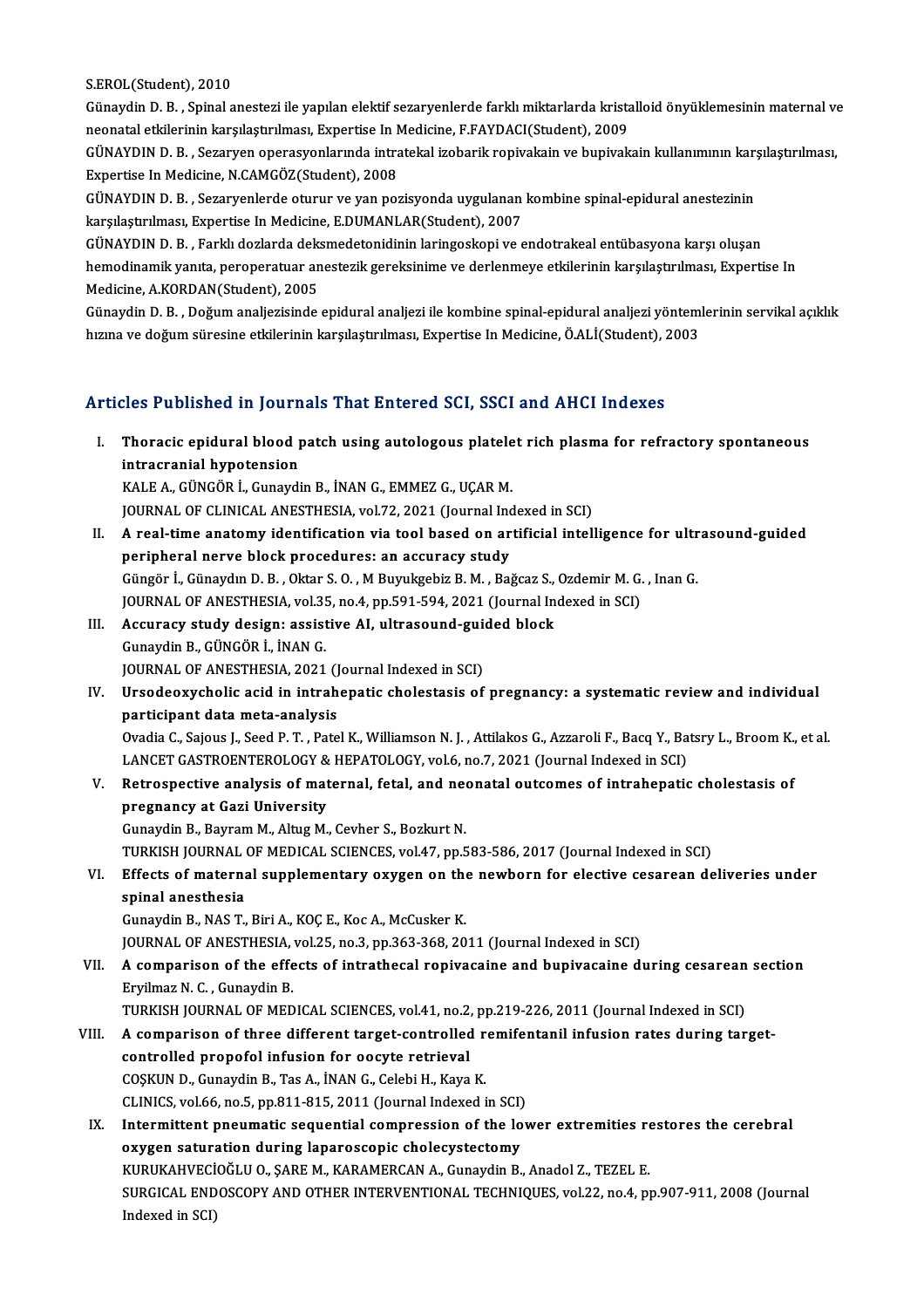| Х.     | Comparison of the antibacterial effects of two local anesthetics: Lidocaine and articaine                                                                                     |
|--------|-------------------------------------------------------------------------------------------------------------------------------------------------------------------------------|
|        | Kaya K., Rota S., Dogan B., Koekten G., Guenaydin B., Bozdayi G.                                                                                                              |
|        | TURKISH JOURNAL OF MEDICAL SCIENCES, vol.37, no.1, pp.7-10, 2007 (Journal Indexed in SCI)                                                                                     |
| XI.    | Effects of tetracaine and bupivacaine on chemiluminescence generated by formyl-methionyl-leucyl-                                                                              |
|        | phenylalanine-stimulated human leukocytes and cell-free systems                                                                                                               |
|        | GÜNAYDIN D. B., Demiryurek A.                                                                                                                                                 |
|        | INTERNATIONAL IMMUNOPHARMACOLOGY, vol.3, no.5, pp.757-764, 2003 (Journal Indexed in SCI)                                                                                      |
| XII.   | Interaction of lidocaine with reactive oxygen and nitrogen species                                                                                                            |
|        | Günaydın D.B., Demiryurek A.                                                                                                                                                  |
|        | EUROPEAN JOURNAL OF ANAESTHESIOLOGY, vol.18, pp.816-822, 2001 (Journal Indexed in SCI)                                                                                        |
| XIII.  | Effects of prilocaine and articaine on human leucocytes and reactive oxygen species in vitro                                                                                  |
|        | GÜNAYDIN D. B., Demiryurek A.                                                                                                                                                 |
|        | ACTA ANAESTHESIOLOGICA SCANDINAVICA, vol.45, no.6, pp.741-745, 2001 (Journal Indexed in SCI)                                                                                  |
| XIV.   | Epidural anaesthesia for Caesarean section in a patient with Devic's Syndrome                                                                                                 |
|        | Günaydın D. B., Akcali D. T., Alkan M.                                                                                                                                        |
|        | ANAESTHESIA, vol.56, no.6, pp.565-567, 2001 (Journal Indexed in SCI)                                                                                                          |
| XV.    | Seasonal variation in the effect of a fixed dose of heparin on activated clotting time in patients                                                                            |
|        | prepared for open-heart surgery                                                                                                                                               |
|        | Hodoglugil U., GÜNAYDIN D. B., Yardim S., Zengil H., Smolensky M.                                                                                                             |
|        | CHRONOBIOLOGY INTERNATIONAL, vol.18, no.5, pp.865-873, 2001 (Journal Indexed in SCI)                                                                                          |
| XVI.   | Effect of high-dose lidocaine treatment on superoxide dismutase and malon dialdehyde levels in                                                                                |
|        | seven diabetic patients                                                                                                                                                       |
|        | Celebi H., Bozkirli F., Günaydın D. B., Bilgihan A.                                                                                                                           |
|        | REGIONAL ANESTHESIA AND PAIN MEDICINE, vol.25, pp.279-282, 2000 (Journal Indexed in SCI)                                                                                      |
| XVII.  | Does remote organ ischaemia trigger cardiac preconditioning during coronary artery surgery?                                                                                   |
|        | Günaydın D. B., Cakici I., Soncul H., Kalaycioglu S., Cevik C., Sancak B., Kanzik I., Karadenizli Y.                                                                          |
|        | PHARMACOLOGICAL RESEARCH, vol.41, pp.493-496, 2000 (Journal Indexed in SCI)                                                                                                   |
| XVIII. | A different approach in demonstrating the mechanism of intravenous regional anesthesia                                                                                        |
|        | Celebi H., Oktem C., GÜNAYDIN D. B.                                                                                                                                           |
| XIX.   | REGIONAL ANESTHESIA, vol.22, no.4, pp.387, 1997 (Journal Indexed in SCI)<br>Pulmonary microvascular injury following general anaesthesia with volatile anaesthetics-halothane |
|        | and isoflurane: A comparative clinical and experimental study                                                                                                                 |
|        | GÜNAYDIN D. B., Karadenizli Y., Babacan A., Kaya K., Unlu M., Inanir S., Mahli A., Akcabay M., Yardim S.                                                                      |
|        | RESPIRATORY MEDICINE, vol.91, no.6, pp.351-360, 1997 (Journal Indexed in SCI)                                                                                                 |
|        |                                                                                                                                                                               |

#### Articles Published in Other Journals

- rticles Published in Other Journals<br>I. Surgical and Anesthetic Management of Postpartum Hemorrhage Forty-Five Days After Cesarean<br>Section Segarwanden Kurkbes Cün Senra Bestpartum Kanamanın Cerrabi ve Anesteri Vänetimi Sectival and Anesthetic Management of Postpartum Hemorrhage Forty-Five Days After Cesare<br>Section Sezaryenden Kırkbeş Gün Sonra Postpartum Kanamanın Cerrahi ve Anestezi Yönetimi<br>Ceyber Aldulum M.E. Cemsës Ewilmas N. Cünaydi Surgical and Anesthetic Management of Postpartum Hemorrhage Forty-Five Days After<br>Section Sezaryenden Kırkbeş Gün Sonra Postpartum Kanamanın Cerrahi ve Anestezi Ye<br>Cevher Akdulum M. F. , Camgöz Eryilmaz N., Günaydin D. B. Section Sezaryenden Kırkbeş Gün Sonra Postpartum Kanamanın Cerrahi ve A<br>Cevher Akdulum M. F. , Camgöz Eryilmaz N., Günaydin D. B. , Börklüce A., Isci Bostanci I<br>Anestezi Dergisi, vol.30, no.1, pp.71-73, 2022 (Refereed Jour Cevher Akdulum M. F. , Camgöz Eryilmaz N., Günaydin D. B. , Börklüce A., Isci Bostanci E., Erdem A.<br>Anestezi Dergisi, vol.30, no.1, pp.71-73, 2022 (Refereed Journals of Other Institutions)<br>II. Surgical and Anesthetic Manag
- Anestezi<br>Surgical<br>Section<br>Ceyber A Surgical and Anesthetic Management of Postpartum Hemorrhage Forty-F<br>Section<br>Cevher Akdulum M. F. , Camgöz Eryilmaz N., Günaydin D. B. , Börklüce A., Erdem A.<br>ANESTEZI DERGISL val 30, no.1, np.71.73.2022 (Other Refereed Nat Section<br>Cevher Akdulum M. F. , Camgöz Eryilmaz N., Günaydin D. B. , Börklüce A., Erdem A.<br>ANESTEZİ DERGİSİ, vol.30, no.1, pp.71-73, 2022 (Other Refereed National Journals)<br>Anesthetis Management of Three Berturiants With vo

### Cevher Akdulum M. F. , Camgöz Eryilmaz N., Günaydin D. B. , Börklüce A., Erdem A.<br>ANESTEZİ DERGİSİ, vol.30, no.1, pp.71-73, 2022 (Other Refereed National Journals)<br>III. Anesthetic Management of Three Parturients With von W ANESTEZİ DERGİSİ, vol.30, no.1, pp.71-7<br>Anesthetic Management of Three P<br>Olan Uç Gebenin Anestezi Yönetimi<br>İNAN C. TÜRK ÖZTERLEMEZ N. Altığ M Anesthetic Management of Three Parturients With<br>Olan Uç Gebenin Anestezi Yönetimi<br>İNAN G., TÜRK ÖZTERLEMEZ N., Altuğ M., GÜNAYDIN D. B.<br>Anesteri Dergisi val 29. no.4. np. 279. 292. 2921 (Other Bet Olan Uç Gebenin Anestezi Yönetimi<br>İNAN G., TÜRK ÖZTERLEMEZ N., Altuğ M., GÜNAYDIN D. B.<br>Anestezi Dergisi, vol.29, no.4, pp.279-282, 2021 (Other Refereed National Journals)

IV. Antenatal follow-up, anesthesia management and perinatal outcomes in pregnancy with renal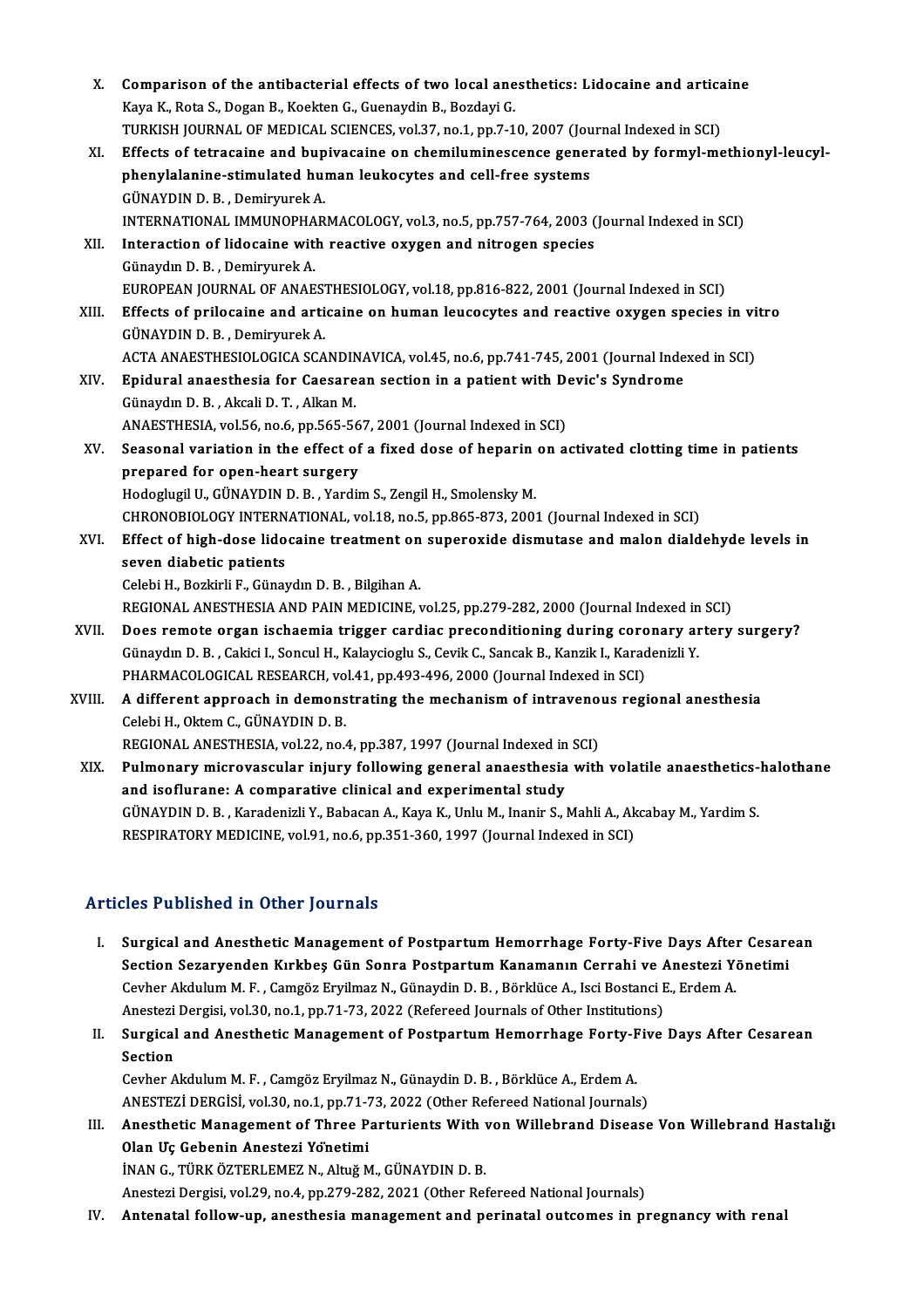transplant

TURGUTE., İNANG.,GÜNAYDIND.B. ,BuyukgebizB.,KONCAS.,KARÇAALTINCABAD.,BAYRAMM. transplant<br>TURGUT E., İNAN G., GÜNAYDIN D. B. , Buyukgebiz B., KONCA S., KARÇAALTINCABA D., BAYRAM M.<br>TURKISH JOURNAL OF OBSTETRICS AND GYNECOLOGY, vol.18, no.2, pp.109-114, 2021 (Journal Indexed in ESCI)<br>ASA Firikasl Dunu

## V. ASA Fiziksel Durum Sınıflandırma Sistemi ASA Physical Status Classification System<br>Günaydin D. B. TURKISH JOUR<br><mark>ASA Fiziksel</mark> l<br>Günaydin D. B.<br>Turkish Journa

Turkish Journal of Anaesthesiology and Reanimation, vol.49, pp.192-193, 2021 (Other Refereed National Journals)

# Günaydin D. B.<br>Turkish Journal of Anaesthesiology and Reanimation, vol.49, pp.192-193, 2021 (Other Refereed National Jo<br>VI. Retrospective Evaluation of Effects of Preoperative Anaemia Treatment in Gynaecological and<br>Ob Turkish Journal of Anaesthesic<br>Retrospective Evaluation of<br>Obstetric Surgical Patients<br>Cunavdin B. Jaik C. Bağcar S. J Retrospective Evaluation of Effects of Preoperative Anaemia Trea<br>Obstetric Surgical Patients<br>Gunaydin B., Işik G., Bağcaz S., Inan G., Bozkurt N., Özkurt Z. N. , Onan M. A.<br>TURKISH JOURNAL OF ANAESTHESIOLOCY AND REANIMATIO

Obstetric Surgical Patients<br>Gunaydin B., Işik G., Bağcaz S., Inan G., Bozkurt N., Özkurt Z. N. , Onan M. A.<br>TURKISH JOURNAL OF ANAESTHESIOLOGY AND REANIMATION, vol.49, no.1, pp.25-29, 2021 (Journal Indexed in<br>ESCD Gunay<br>TURKI<br>ESCI)<br><sup>Hn</sup>rte TURKISH JOURNAL OF ANAESTHESIOLOGY AND REANIMATION, vol.49, no.1, pp.25-29, 2021<br>ESCI)<br>VII. Up-to-date Recommendations for Obstetric Anesthesia Practice on Critical Issues<br>CÜNAYDIN D-B

# ESCI)<br>VII. Up-to-date Recommendations for Obstetric Anesthesia Practice on Critical Issues<br>GÜNAYDIN D. B. Up-to-date Recommendations for Obstetric Anesthesia Practice on Critical Issues<br>GÜNAYDIN D. B.<br>Journal of Anesthesiology and Reanimation Specialists\u2019 Society, vol.29, no.2, pp.151-152, 2021 (Other<br>Refereed National Jo

GÜNAYDIN D. B.<br>Journal of Anesthesiology an<br>Refereed National Journals)<br>Postanerative Asute Bane Journal of Anesthesiology and Reanimation Specialists\u2019 Society, vol.29, no.2, pp.151-1<br>Refereed National Journals)<br>VIII. Postoperative Acute Parotitis After Cesarean Delivery Under Spinal Anaesthesia<br>CUNAVPIN B. B. SA

## Refereed National Journals)<br>Postoperative Acute Parotitis After Cesarean Delivery Under Spinal Anaesthesia<br>GÜNAYDIN D. B. , SAMSUM S., İNAN G., TEKİN E., KARÇAALTINCABA D. Postoperative Acute Parotitis After Cesarean Delivery Under Spinal Anaesthesia<br>GÜNAYDIN D. B. , SAMSUM S., İNAN G., TEKİN E., KARÇAALTINCABA D.<br>Turkish Journal of Anaesthesiology and Reanimation, vol.49, no.2, pp.159-162, GÜNAYDIN D. B. , SAMSUM S., İNAN G., TEKİN E., KARÇAALTINCABA D.<br>Turkish Journal of Anaesthesiology and Reanimation, vol.49, no.2, pp.159-162, 2021 (Journal Indexed in ESCI)<br>IX. Anesthesia options for caesarean delivery of

# Turkish Journ<br>Anesthesia o<br>and present<br>CÜNAYDIN D Anesthesia options for caesarean delivery of<br>and present<br>GÜNAYDIN D. B. , AKÇALI D. T. , ALKAN M., İNAN G.<br>Journal of Obstatric Anaesthesia and Critical Care. v

and present<br>GÜNAYDIN D. B. , AKÇALI D. T. , ALKAN M., İNAN G.<br>Journal of Obstetric Anaesthesia and Critical Care, vol.11, no.1, pp.48, 2021 (Journal Indexed in ESCI) GÜNAYDIN D. B. , AKÇALI D. T. , ALKAN M., İNAN G.<br>Journal of Obstetric Anaesthesia and Critical Care, vol.11, no.1, pp.48, 2021 (Journal Indexed in ESCI)<br>X. Anaesthetic Management in Successive Spinal Surgeries During Preg

### Journal of Obstetric Anaesthesia and Critical Care, vol.11, no.1, pp.48, Journal Surgeries Durin<br>Anaesthetic Management in Successive Spinal Surgeries Durin<br>Coşkun D., Mahli A., Sabuncu U., Ozdemir R., Emmez H., Günaydın D TURKISH JOURNAL OF ANAESTHESIOLOGY AND REANIMATION, vol.48, pp.420-422, 2020 (Journal Indexed in ESCI) Coşkun D., Mahli A., Sabuncu U., Ozdemir R., Emmez H., Günaydın D. B. TURKISH JOURNAL OF ANAESTHESIOLOGY AND REANIMATION, vol.48, pp.420-422, 2020 (Journ ESCI)<br>ESCI)<br>XI. Effects of isoflurane, ketamine and dantrolene on apoptosis in the rat hippocampus<br>Kartal S. Günaydun D. B. Barun S. Elmas

# ESCI)<br>Effects of isoflurane, ketamine and daı<br>Kartal S., Günaydın D. B. , Barun S., Elmas Ç.<br>Turkish Journal of Cliniss and Labaratoru. v Effects of isoflurane, ketamine and dantrolene on apoptosis in the rat hippocampus<br>Kartal S., Günaydın D. B. , Barun S., Elmas Ç.<br>Turkish Journal of Clinics and Laboratory, vol.4, pp.255-261, 2020 (Refereed Journals of Oth

Turkish Journal of Clinics and Laboratory, vol.4, pp.255-261, 2020 (Refereed Journals of Other Institutions)

Kartal S., Günaydın D. B. , Barun S., Elmas Ç.<br>Turkish Journal of Clinics and Laboratory, vol.4, pp.255-261, 2020 (Refereed Journals of Other Institutions)<br>XII. Yoga tarzı bağdaş oturuşu, nöraksiyal analjezi ve / veya doğu Yoga tarzı bağdaş oturuşu, nöraksiyal analjezi ve / veya doğum anestezi için en iyi pozisyon mud<br>Günaydın D. B. , Türk Özterlemez N., İnan G., Erel S.<br>Turkish Journal of Clinics and Laboratory, vol.11, pp.212-213, 2020 (Re

### XIII. Spinal anesthesia for a parturient infected with human immunodeficiency virus (HIV)<br>Günaydın D. B., Pampal H. K., Emmez G., Turgut E., Nas T., Özger H. S. Turkish Journal of Clinics and Laboratory, vol.11, pp.212-213, 2020 (<br>Spinal anesthesia for a parturient infected with human immu<br>Günaydın D. B. , Pampal H. K. , Emmez G., Turgut E., Nas T., Özger H. S.<br>Masedonian Journal Spinal anesthesia for a parturient infected with human immunodeficiency virus (HIV)<br>Günaydın D. B. , Pampal H. K. , Emmez G., Turgut E., Nas T., Özger H. S.<br>Macedonian Journal of Anaesthesia, vol.4, no.1, pp.30-35, 2020 (R

### Günaydın D. B. , Pampal H. K. , Emmez G., Turgut E., Nas T., Özger H. S.<br>Macedonian Journal of Anaesthesia, vol.4, no.1, pp.30-35, 2020 (Refereed Journals of Other Institutions)<br>XIV. ACUTE EFFECT OF MODERATE EXERCISE O Macedoniar<br>ACUTE EFI<br>SUBJECTS<br>Cave B. CÜ ACUTE EFFECT OF MODERATE EXERCISE ON OXIDATIVE STRESS IN SMOKER VERSUS NON-SMOKER<br>SUBJECTS<br>Çaycı B., GÜNAYDIN D. B. , YÜKSEL S., Söylemez S., Altundarak Ç.

SUBJECTS<br>Çaycı B., GÜNAYDIN D. B. , YÜKSEL S., Söylemez S., Altundarak Ç.<br>TURKISH JOURNAL of CLINICS and LABORATORY, vol.9, pp.55-58, 2018 (Other Refereed National Journals)<br>Nouraxial analgasia for labory standard vorsus n Caycı B., GÜNAYDIN D. B. , YÜKSEL S., Söylemez S., Altundarak C.<br>TURKISH JOURNAL of CLINICS and LABORATORY, vol.9, pp.55-58, 2018<br>XV. Neuraxial analgesia for labor: standard versus novel approach<br>FREL S. CÜNAYDIN D. B

TURKISH JOURNAL of CL<br>Neuraxial analgesia fo<br>EREL S., GÜNAYDIN D. B.<br>Anesteri Dergisi vel 25 r Neuraxial analgesia for labor: standard versus novel approach<br>EREL S., GÜNAYDIN D. B.<br>Anestezi Dergisi, vol.25, no.3, pp.113-116, 2017 (Refereed Journals of Other Institutions)<br>Sninal Anagethosia for Caesarean Daliyery in EREL S., GÜNAYDIN D. B.<br>Anestezi Dergisi, vol.25, no.3, pp.113-116, 2017 (Refereed Journals of Other Institutions)<br>XVI. Spinal Anaesthesia for Caesarean Delivery in a Parturient with Partial FXI Deficiency

## Anestezi Dergisi, vol.25, no.3, pp.113-116, 2017 (Refe<br>Spinal Anaesthesia for Caesarean Delivery in a<br>Gunaydin B., Ozek A., Buyuktaskin F., Ozterlemez N.T.<br>TURKISH JOURNAL OF ANAESTHESIOLOCY AND REA. Gunaydin B., Ozek A., Buyuktaskin F., Ozterlemez N.T.

TURKISH JOURNAL OF ANAESTHESIOLOGY AND REANIMATION, vol.45, no.1, pp.63-64, 2017 (Journal Indexed in<br>ESCI) TURKISH JOURNAL OF ANAESTHESIOLOGY AND REANIMATION, vol.45, no.1, pp.63-64, 2017 (Journal Indexed in<br>ESCI)<br>XVII. Which Local Anesthetic at what Dose is Recommended for Parturients Undergoing Cesarean Delivery

### ESCI)<br>Which Local Anesthetic a<br>Under Spinal Anesthesia<br>CÜNAYDIN D. B. DUMANLA Which Local Anesthetic at what D<br>Under Spinal Anesthesia<br>GÜNAYDIN D. B. , DUMANLAR TAN E.<br>Journal of Anesthesia & Clinical Besse Under Spinal Anesthesia<br>GÜNAYDIN D. B. , DUMANLAR TAN E.<br>Journal of Anesthesia & Clinical Research, vol.7, no.10, pp.1-3, 2016 (Refereed Journals of Other Institutions)

#### XVIII. SEZARYEN OPERASYONLARINDA AKILCI OKSİTOSİN KULLANIMI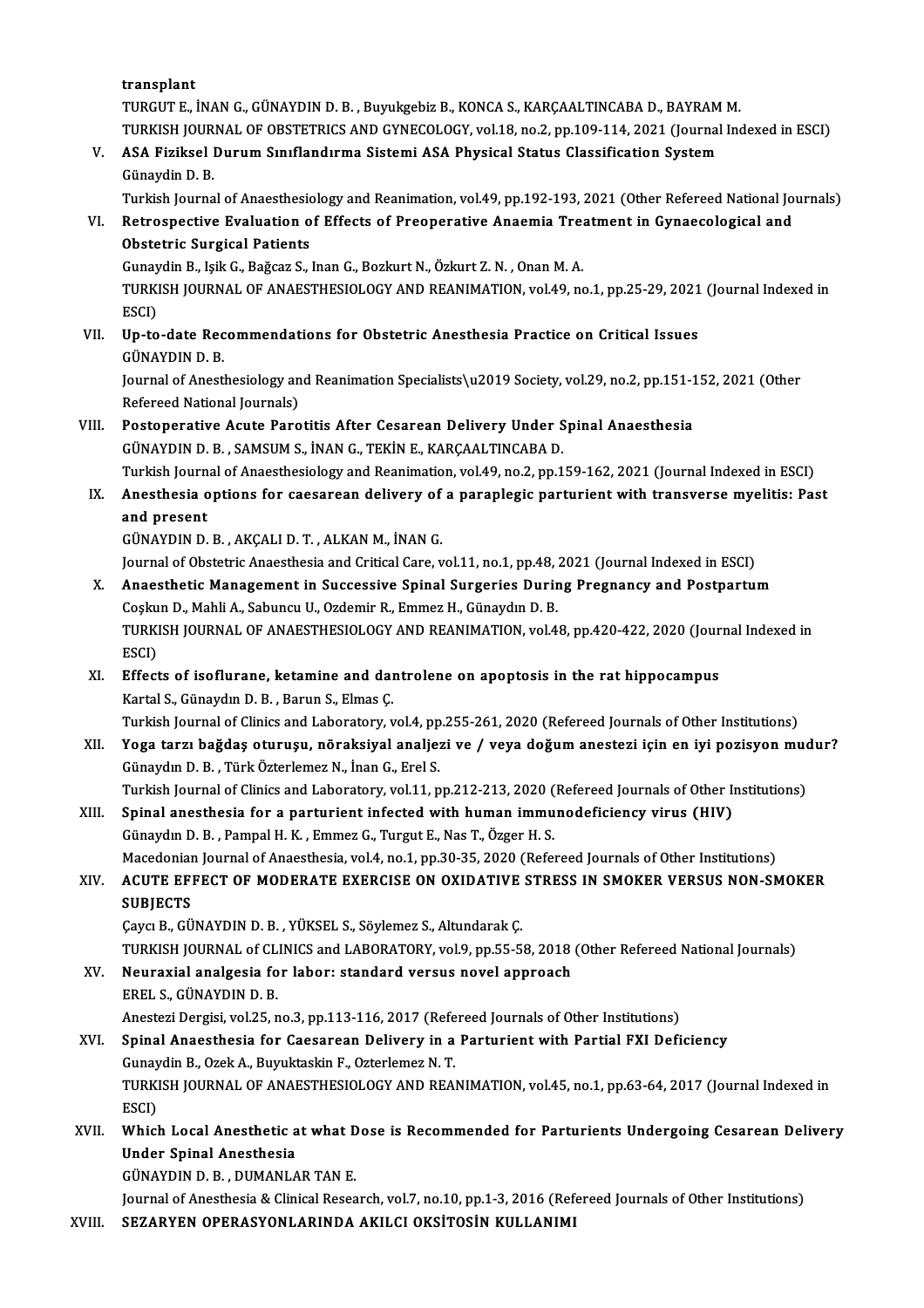GÜNAYDIND.B. GÜNAYDIN D. B.<br>ANESTEZİ DERGİSİ, vol.24, no.4, pp.219-220, 2016 (Other Refereed National Journals)<br>Anesthetis sensiderationa fan liver diseases unique te prespenev GÜNAYDIN D. B.<br>ANESTEZİ DERGİSİ, vol.24, no.4, pp.219-220, 2016 (Other Refereed Nation<br>XIX. Anesthetic considerations for liver diseases unique to pregnancy

ANESTEZI DERGISI, vol.24, no.4<br>Anesthetic considerations f<br>GÜNAYDIN D. B. , TAŞ TUNA A.<br>World Journal of Anesthesiales XIX. Anesthetic considerations for liver diseases unique to pregnancy<br>GÜNAYDIN D. B. , TAŞ TUNA A.<br>World Journal of Anesthesiology, vol.5, no.3, pp.54-61, 2016 (Refereed Journals of Other Institutions)

- XX. Release Pattern of Liposomal Bupivacaine in Artificial Cerebrospinal Fluid World Journal of Anesthesiology, vol.5, no.3, pp.54-61, 2<br>Release Pattern of Liposomal Bupivacaine in Arti<br>Duzlu A.U. , Gunaydin B., ŞÜKÜROĞLU M. K. , Degim I. T.<br>TURKISH JOURNAL OF ANAESTHESIOLOCY AND REANI TURKISH JOURNAL OF ANAESTHESIOLOGY AND REANIMATION, vol.44, no.1, pp.1-6, 2016 (Journal Indexed in<br>ESCI) Duzlu<br>TURKI<br>ESCI)<br>Mana TURKISH JOURNAL OF ANAESTHESIOLOGY AND REANIMATION, vol.44, no.1, pp.1-6, 2016 (Journal Inde<br>ESCI)<br>XXI. Management of Neuraxial Anaesthesia for Emergent Caesarean Section for Placenta Previa<br>Cunovelip B. Kurdoglu M. CÜLER
- ESCI)<br>Management of Neuraxial Anaesthesia for Emergent Caesarean Section for Pl<br>Gunaydin B., Kurdoglu M., GÜLER İ., Bashiri M., Buyuktaskin F., Kelesoglu M. D. , İNAN G.<br>TURKISH JOURNAL OF ANAESTHESIQLOCY AND REANIMATION Y TURKISH JOURNAL OF ANAESTHESIOLOGY AND REANIMATION, vol.44, no.1, pp.40-43, 2016 (Journal Indexed in<br>ESCI) Gunaydin B., Kurdoglu M., GÜLER İ., Bashiri M., Buyuktaskin F., Kelesoglu M. D., İNAN G.
- XXII. MANAGEMENT OF CARDIAC ARREST IN PREGNANCY GÜNAYDIND.B. ,TSENL.C. MANAGEMENT OF CARDIAC ARREST IN PREGNANCY<br>GÜNAYDIN D. B. , TSEN L. C.<br>Journal of Cardio-Vascular-Thoracic Anaesthesia and Intensive Care Society, vol.22, no.4, pp.1-6, 2016 (Refereed<br>Journals of Other Institutione) GÜNAYDIN D. B. , TSEN L. C.<br>Journal of Cardio-Vascular-The<br>Journals of Other Institutions)<br>Single Shet Spinel Aneesthe Journal of Cardio-Vascular-Thoracic Anaesthesia and Intensive Care Society, vol.22, no.4, pp.1-6, 2016<br>Journals of Other Institutions)<br>XXIII. Single Shot Spinal Anaesthesia for Caesarean Delivery of Two Achondroplasic Part
- **Journals of Other Institutions)<br>Single Shot Spinal Anaesthesia for Caes<br>İNAN G., Yayla E., Tas U., Arik E., Gunaydin B.<br>TURKISH JOURNAL OF ANAESTHESIOLOCY (** Single Shot Spinal Anaesthesia for Caesarean Delivery of Two Achondroplasic Parturients<br>İNAN G., Yayla E., Tas U., Arik E., Gunaydin B.<br>TURKISH JOURNAL OF ANAESTHESIOLOGY AND REANIMATION, vol.43, no.4, pp.285-287, 2015 (Jo inan G.,<br>TURKISH<br>in ESCI)<br>Ponlites TURKISH JOURNAL OF ANAESTHESIOLOGY AND REANIMATION, vol.43, no.4, pp.26<br>in ESCI)<br>XXIV. Popliteal Sciatic Nerve Block in a Pregnant Patient in the Last Trimester<br>Cunger L. Teger T. Bolet C. C. ESEN E. Cungydin B. Kaya K.
- in ESCI)<br>Popliteal Sciatic Nerve Block in a Pregnant Patient in<br>Gungor I., Tezer T., Polat G. G. , ESEN E., Gunaydin B., Kaya K.<br>TURKISH JOURNAL OF ANAESTHESIOLOCY AND REANIMAT Popliteal Sciatic Nerve Block in a Pregnant Patient in the Last Trimester<br>Gungor I., Tezer T., Polat G. G. , ESEN E., Gunaydin B., Kaya K.<br>TURKISH JOURNAL OF ANAESTHESIOLOGY AND REANIMATION, vol.43, no.4, pp.279-281, 2015 Gungor<br>TURKISH<br>in ESCI)<br>Esiled r TURKISH JOURNAL OF ANAESTHESIOLOGY AND REANIMATION, vol.43, no.4, pp.279-281, 2015 (Jou<br>in ESCI)<br>XXV. Failed reversal of neuromuscular blockade despite sugammadex A case of undiagnosed<br>neoudocholinesterese deficiency.
- in ESCI)<br>Failed reversal of neuromuscular<br>pseudocholinesterase deficiency<br>Ipan C. Yayla E. Cünaydın D. P. Failed reversal of neuromus<br>pseudocholinesterase defici<br>İnan G., Yayla E., Günaydın D. B.<br>Anaesth Dain & Intensus Care 1 pseudocholinesterase deficiency<br>İnan G., Yayla E., Günaydın D. B.<br>Anaesth Pain & Intensive Care, vol.19, no.2, pp.184-186, 2015 (Refereed Journals of Other Institutions)<br>What De Current Information and Evidence Suggest to

- İnan G., Yayla E., Günaydın D. B.<br>Anaesth Pain & Intensive Care, vol.19, no.2, pp.184-186, 2015 (Refereed Journals of Other Institutions)<br>XXVI. What Do Current Information and Evidence Suggest to Us for Oxytocin Use During Anaesth P<br>What Do<br>Section?<br>Cunavdin What Do Current Infor:<br>Section?<br>Gunaydin B., TAŞ TUNA A.<br>TURKISH JOURNAL OF AN
	-

Section?<br>Gunaydin B., TAŞ TUNA A.<br>TURKISH JOURNAL OF ANAESTHESIOLOGY AND REANIMATION, vol.43, no.2, pp.113-115, 2015 (Journal Indexed<br>in ESSD. Gunaydi<br>TURKISH<br>in ESCI)<br>Sererus TURKISH JOURNAL OF ANAESTHESIOLOGY AND REANIMATION, vol.43, no.2, pp.113-115, 2015 (Journal In<br>in ESCI)<br>XXVII. Sezaryende Oksitosin infüzyonundan sonra gözlenen anafilaksi gerçekten oksitosine mi bağlı<br>CÜNAYDIN D.B. TASTIN

in ESCI)<br>Sezaryende Oksitosin infüzyonundan sonra g<br>GÜNAYDIN D. B. , TAŞ TUNA A., HAKAN D., ATAK F.<br>GKDA Dergisi val 21 no 1 np 67,69,2015 (Other L Sezaryende Oksitosin infüzyonundan sonra gözlenen anafilaksi gerçel<br>GÜNAYDIN D. B. , TAŞ TUNA A., HAKAN D., ATAK F.<br>GKDA Dergisi, vol.21, no.1, pp.67-68, 2015 (Other Refereed National Journals)<br>Comparison of Maternal and N

GÜNAYDIN D. B. , TAŞ TUNA A., HAKAN D., ATAK F.<br>GKDA Dergisi, vol.21, no.1, pp.67-68, 2015 (Other Refereed National Journals)<br>XXVIII. Comparison of Maternal and Neonatal Effects of Combined Spinal Epidural Anesthesia i GKDA Dergisi, vol.21, no.1, pp.67-68, 2015 (Other Refereed I<br>Comparison of Maternal and Neonatal Effects of Com<br>or Lateral Position During Elective Cesarean Section<br>Ese T. D., Günavdu D. B **Comparison of Matern<br>or Lateral Position Du**<br>Ece T. D. , Günaydın D. B.<br>Türk Anesteriyeleji ve Be

or Lateral Position During Elective Cesarean Section<br>Ece T. D. , Günaydın D. B.<br>Türk Anesteziyoloji ve Reanimasyon Derneği Dergisi, vol.42, no.1, pp.23-32, 2014 (Other Refereed National<br>Journale) Ece T. D. ,<br>Türk Anes<br>Journals)<br>Comporis Türk Anesteziyoloji ve Reanimasyon Derneği Dergisi, vol.42, no.1, pp.23-32, 2014 (Other Refereed National<br>Journals)<br>XXIX. Comparison of Parasacral and Posterior Sciatic Nerve Blocks Combined with Lumbar Plexus Block<br>Fister

- Journals)<br>Comparison of Parasacral and Posterior Sciatic Nerve Blocks<br>Ertan Ö., İsmail G., GÜNAYDIN D. B. , çelebi h., BABACAN C. A. , Kaya K.<br>Turkish Journal of Anesthesia and Peanimation vel 41 no 5 nn 171 1 Comparison of Parasacral and Posterior Sciatic Nerve Blocks Combined with Lumbar Plexus Bl<br>Ertan Ö., İsmail G., GÜNAYDIN D. B. , çelebi h., BABACAN C. A. , Kaya K.<br>Turkish Journal of Anesthesia and Reanimation, vol.41, no. Ertan Ö., İsmail G., GÜNAYDIN D. B. , çelebi h., BABACAN C. A. , Kaya K.<br>Turkish Journal of Anesthesia and Reanimation, vol.41, no.5, pp.171-174, 2013 (Refereed Journals of Other<br>Institutions)
- Turkish Journal of Anesthesia and Reanimation, vol.41, no.5, pp.171-174, 2013 (Refereed Journals of Other<br>Institutions)<br>XXX. A retrospective seven years audit of mode ofdeliveries in a tertiary care university hospitalof<br>T Instituti<mark>c</mark><br>A retro:<br>Turkey<br>CÜNAYD A retrospective seven y<br>Turkey<br>GÜNAYDIN D. B. , kAYA K.<br>Anacathosia Dain & Intone Turkey<br>GÜNAYDIN D. B. , kAYA K.<br>Anaesthesia, Pain & Intensive Care, vol.17, no.1, pp.51-54, 2013 (Refereed Journals of Other Institutions)

XXXI. The retrospective evaluation of the effects of the delivery time intervals on the newborn during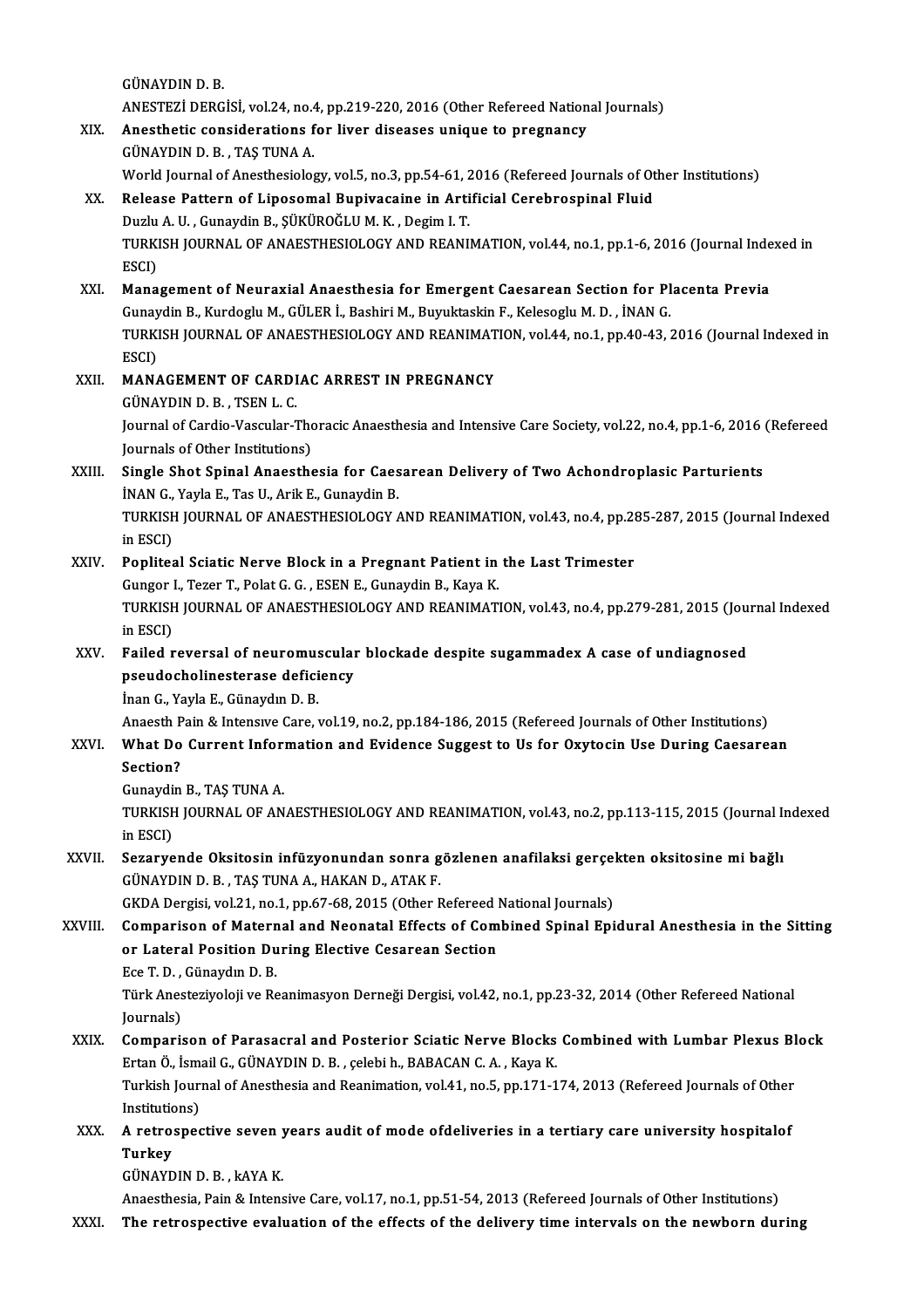|              | elective cesarean sections under spinal anesthesia                                                                                                         |
|--------------|------------------------------------------------------------------------------------------------------------------------------------------------------------|
|              | Mendil Erdoğan N., Günaydın D. B., Uğraş Dikmen A., Bayram M., Ergenokon E.                                                                                |
|              | International Journal of Gynecological and Obstetrical Research, vol.1, no.1, pp.12-16, 2013 (Refereed Journals of                                         |
|              | Other Institutions)                                                                                                                                        |
| XXXII.       | Plasenta Previa ve Ablasyo Plasenta Olan İki Gebede Sezaryen İçin Spinal Anestezi                                                                          |
|              | DAŞ Ö., GÜNAYDIN D. B., BOZKURT N., COŞKUN D., DAYANIR H.                                                                                                  |
|              | Anestezi dergisi, vol.20, no.4, pp.241-244, 2012 (Other Refereed National Journals)                                                                        |
| XXXIII.      | Gebenin gebeliği ile ilgili olmayan cerrahi girşimlerinde anestezi yönetimi (Anesthetic Management                                                         |
|              | for non-obstetric surgery during pregnancy)                                                                                                                |
|              | Günaydın D B                                                                                                                                               |
|              | Türk Anesteziyoloji ve Reanimasyon Dergisi, vol.40, no.1, pp.1-10, 2012 (Refereed Journals of Other Institutions)                                          |
| <b>XXXIV</b> | Cesarean delivery for twin pregnancy spinal anaesthesia for asymptomatic type 1 Arnold Chiari                                                              |
|              | malformation                                                                                                                                               |
|              | Günaydın D. B., Emmez G., Daş Ö., Emmez Ö. H., Coşkun D.                                                                                                   |
|              | Anestezjologia i Ratownictwo, vol.6, pp.499-500, 2012 (Refereed Journals of Other Institutions)                                                            |
| XXXV.        | Unilateral spinal anestezide düşük doz bupivakaine eklenen fentanilin motor ve duyusal blok üzerine                                                        |
|              | etkileri                                                                                                                                                   |
|              | AKÇALI D. T., GÜNAYDIN D. B., ÇELEBİ H.                                                                                                                    |
|              | Anestezi Dergisi, 2011 (Other Refereed National Journals)                                                                                                  |
| XXXVI.       | Different preloading protocols with constant ephedrine infusion in the prevention of hypotension                                                           |
|              | for elective cesarean section under spinal anesthesia                                                                                                      |
|              | Faydaci F., Günaydın D. B.                                                                                                                                 |
|              | Acta Anesthesiologica Belgica, vol.62, no.1, pp.5-10, 2011 (Refereed Journals of Other Institutions)                                                       |
| XXXVII.      | [Sezaryen operasyonlarinda spinal anestezi öncesi sabit volümde kristalloid veya kolloid                                                                   |
|              | önyüklemesinin maternal ve neonatal etkileri nin karşilaştirilmas(Comparison of maternaland                                                                |
|              | neonatal effects of fixed volume of crystalloid or colloid preloading for elective cesarean sections                                                       |
|              | before spinal anesthesia)                                                                                                                                  |
|              | Günaydın D. B., Camgöz Eryılmaz N., Polat G.                                                                                                               |
| XXXVIII.     | Anestezi Dergisi, vol.17, no.4, pp.205-210, 2009 (Other Refereed National Journals)<br>Genç Erkek Hastada Postoperatif Erken Dönemdeki Ajitasyona Yaklaşım |
|              | ARPACI A. H., GÜNAYDIN D. B., ÖZKÖSE ŞATIRLAR Z., GUZIDE A., KOÇ C.                                                                                        |
|              | Türk Anesteziyoloji ve Reanimasyon Derneği Dergisi, vol.36, no.2, pp.128-133, 2008 (Other Refereed National                                                |
|              | Journals)                                                                                                                                                  |
| XXXIX.       | Use of BIS monitor during anaesthesia of a narcoleptic patient for avoiding possible delayed                                                               |
|              | emergence                                                                                                                                                  |
|              | ÖZKÖSE ŞATIRLAR Z., GÜNAYDIN D. B., doğan tunga a., YAVUZER C. R.                                                                                          |
|              | Acta Anaesthesiologica Belgica, vol.58, no.1, pp.159-161, 2007 (Refereed Journals of Other Institutions)                                                   |
| XL.          | Comparison of intrathecal 5 mg isobaric with 5 mg hyperbaric Bupivacaine for anorectal surgery                                                             |
|              | Çelebi H., Arslan M., Badalov P., Çekmen N., Günaydın D. B., Menteş B.                                                                                     |
|              | Acta Anaesth Italica, vol.57, pp.274-284, 2006 (Refereed Journals of Other Institutions)                                                                   |
| XLI.         | A comparison of the effects of different doses of dexmedetomidine on the hemodynamic response to                                                           |
|              | laryngoscopy and endotracheal intubation peroperative anesthetic requirement and recovery                                                                  |
|              | KORDAN A., GÜNAYDIN D. B.                                                                                                                                  |
|              | Anestezi Dergisi, vol.14, no.2, pp.95-102, 2006 (Other Refereed National Journals)                                                                         |
| XLII.        | Vazovagal senkop tanısı olan olguda gelişen intraoperatif bradikardi ve hipotansiyon                                                                       |
|              | Yılmaz Z., Tekgül Z., ARSLAN M., GÜNAYDIN D. B., Kaya K.                                                                                                   |
|              | Türk Anest Rean Der Dergisi, 2006 (Other Refereed National Journals)                                                                                       |
| XLIII.       | Genel anesteziklerin serbest radikaller ve antioksidanlarla il işkileri                                                                                    |
|              | GÜNAYDIN D. B., ÇELEBİ H.                                                                                                                                  |
|              | Anestezi Dergisi, vol.11, no.2, pp.87-93, 2003 (Other Refereed National Journals)                                                                          |
| XLIV.        | Cerebral hypoperfusion after cardiac surgery and anesthetic strategies a comparative study with                                                            |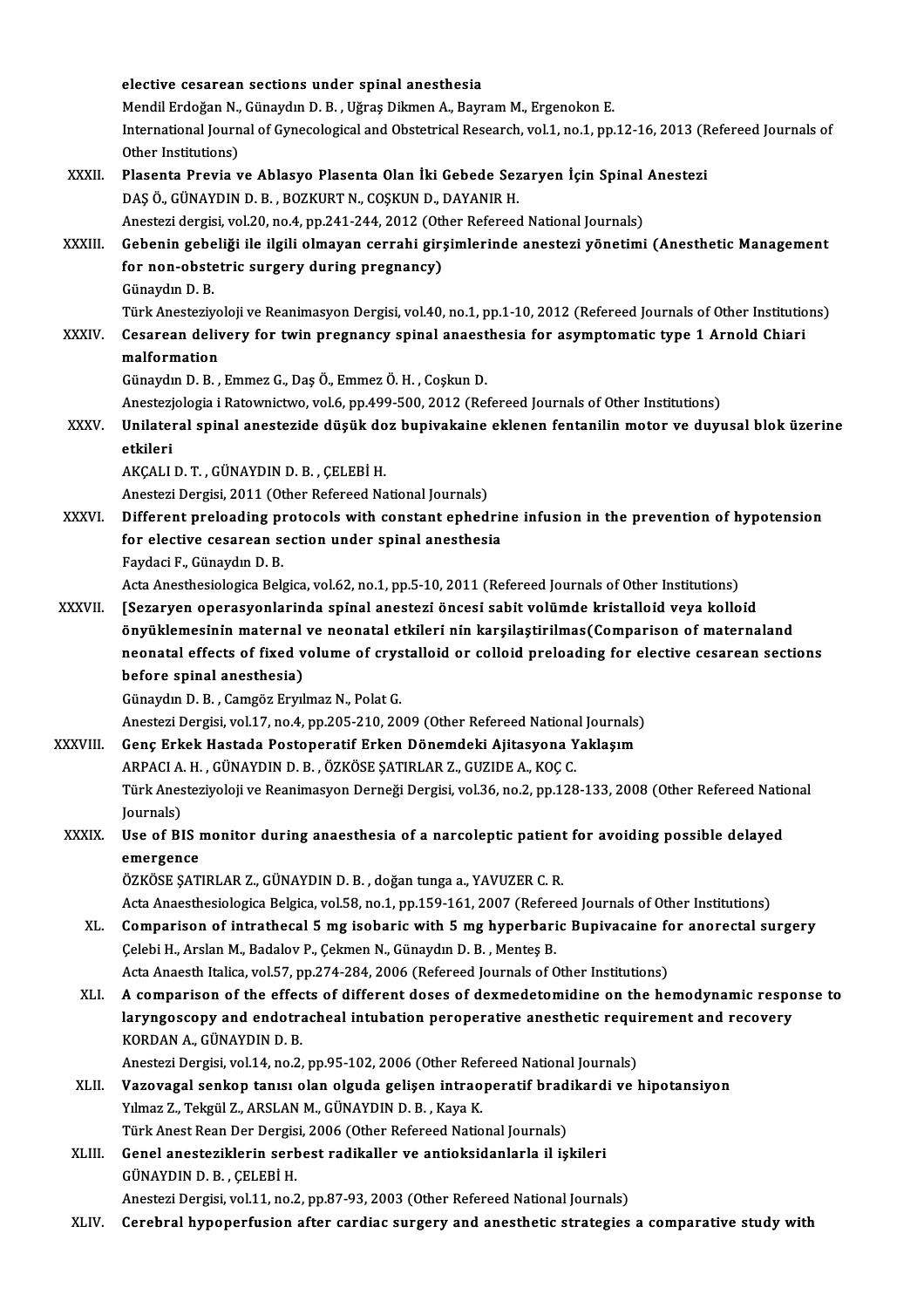high dose fentanyl and barbiturate anesthesia<br>CÜNAYDIND B. BARACAN.C.A high dose fentanyl and barbit<br>GÜNAYDIN D. B. , BABACAN C. A.<br>Annal Thoras Cardiayaas Surg *ya* high dose fentanyl and barbiturate anesthesia<br>GÜNAYDIN D. B. , BABACAN C. A.<br>Annal Thorac Cardiovasc Surg, vol.4, no.4, pp.12-17, 1998 (Refereed Journals of Other Institutions)<br>Ondepestren versus plasebe to prevent pestepe

# GÜNAYDIN D. B. , BABACAN C. A.<br>Annal Thorac Cardiovasc Surg, vol.4, no.4, pp.12-17, 1998 (Refereed Journals of Other Institutions)<br>XLV. Ondansetron versus placebo to prevent postoperative nausea and vomiting in patient Annal Thorac Car<br>Ondansetron ve<br>thyroidectomy<br>AVCARAY M. CÜI Ondansetron versus placebo to prevent postoperati<br>thyroidectomy<br>AKÇABAY M., GÜNAYDIN D. B. , MAHLİ A., KARADENİZLİ Y.<br>Cari Medicel Journal vel 8, no 2, np 52,54,1997 (Other Pef

thyroidectomy<br>AKÇABAY M., GÜNAYDIN D. B. , MAHLİ A., KARADENİZLİ Y.<br>Gazi Medical Journal, vol.8, no.2, pp.52-54, 1997 (Other Refereed National Journals)

# Gazi Medical Journal, Vol.<br>Books & Book Chapters

| <b>Books &amp; Book Chapters</b> |                                                                                                                   |  |
|----------------------------------|-------------------------------------------------------------------------------------------------------------------|--|
| Ι.                               | Doğumda Analjezi Sezaryende Anestezi                                                                              |  |
|                                  | Şahin Ş., Owen D., GÜNAYDIN D. B., ÖZKAN SEYHAN T., ŞAHİN T.                                                      |  |
|                                  | Medyay, Bursa, 2019                                                                                               |  |
| П.                               | Gebelikte Hipertansiyon:Preeklampsi, Eklamspi ve HELLP                                                            |  |
|                                  | GÜNAYDIN D. B., Şahin Ş.                                                                                          |  |
|                                  | in: Doğumda Analjezi Sezaryende Anestezi, Şahin Şükran, D.Medge Owen, Berrin Günaydın, Tülay Özkan Seyhan,        |  |
|                                  | Tülay Şahin, Editor, Medyay Kitabevi, Bursa, pp.211-236, 2019                                                     |  |
| III.                             | Gebede Kardiyak Arrest Yönetimi                                                                                   |  |
|                                  | GÜNAYDIN D. B.                                                                                                    |  |
|                                  | in: Doğumda Analjezi Sezaryende Anestezi, Şükran Şahin, Medge D.Owen, Berrin Günaydın, Tülay Özkan Seyhan,        |  |
|                                  | Tülay Şahin, Editor, Medyay Kitabevi, Bursa, pp.363-372, 2019                                                     |  |
| IV.                              | Travay-Doğum ve In vitro Fertilizasyonda (İVF) Sürecinde Sedasyon-Analjezi                                        |  |
|                                  | <b>GÜNAYDIN D B</b>                                                                                               |  |
|                                  | in: Anestezi Pratiğinde Sedasyon, Berrin Işık, Editor, Akademisyen Kitabevi, Ankara, pp.177-184, 2019             |  |
| V.                               | Doğum Analjezisinde Enjeksiyonlar                                                                                 |  |
|                                  | GÜNAYDIN D.B., NAS T.<br>in: Ağrı ve Enjeksiyonlar, Avni babacan, Editor, Digital Akademi, Ankara, pp.91-96, 2019 |  |
| VI.                              | Doğum Analjezisi Uygulama Yöntemleri                                                                              |  |
|                                  | GÜNAYDIN D. B., Owen M. D.                                                                                        |  |
|                                  | in: Doğumda Analjezi Sezaryende Anestezi, Şükran Şahin, Medge D.Owen, Berrin Günaydın, Tülay Özkan Seyhan,        |  |
|                                  | Tülay Şahin, Editor, Medyay Kitabevi, Bursa, pp.101-116, 2019                                                     |  |
| VII.                             | Obstetrik Kanama Yönetimi                                                                                         |  |
|                                  | GÜNAYDIN D. B. , OK G., TAŞ TUNA A., İNAN G., ŞAHİN T., ÖZKAN SEYHAN T., ÜNLÜGENÇ H., TORAMAN F., BİLGİN H.       |  |
|                                  | in: Doğumda Analjezi Sezaryende Anestezi, Şahin Ş, Owen MD,Berrin Günaydın, Tülay Özkan Seyhan, Tülay Şahin,      |  |
|                                  | Editor, Medyay Kitabevi, Bursa, pp.325-340, 2019                                                                  |  |
| VIII.                            | YANDAŞ HASTALIKLARDA OBSTETRİK ANESTEZİ                                                                           |  |
|                                  | Günaydın D.B. (Editor)                                                                                            |  |
|                                  | SpringerLink Publishing A.G., Chur, 2018                                                                          |  |
| IX.                              | TARD AKADEMÎ E-KÎTAP                                                                                              |  |
|                                  | ÜNLÜGENÇ H., GÜNAYDIN D. B., ÖZKAN SEYHAN T., ŞAHİN T., OK G.                                                     |  |
|                                  | Türk Anesteziyoloji ve Reanimasyon Derneği, İstanbul, 2018                                                        |  |
| X.                               | TARD AKADEMİ Kılavuzlar (Postpartum Hemoraji Yönetimi Kılavuzu)                                                   |  |
|                                  | GÜNAYDIN D. B., ŞAHİN T., KARAMAN S., OK G., TAŞ TUNA A.                                                          |  |
|                                  | Türk Anesteziyoloji Ve Reanimasyon Derneği, 2018                                                                  |  |
| XI.                              | TARD AKADEMİ E-KİTAP (Vajinal Doğum için Nöraksiyel Analjezi/ Anestezi)                                           |  |
|                                  | ÜNLÜGENÇ H., GÜNAYDIN D. B. , ÖZKAN SEYHAN T., ŞAHİN T., OK G.                                                    |  |
|                                  | Türk Anesteziyoloji ve Reanimasyon Derneği, 2018                                                                  |  |
| XII.                             | Travay ve Doğumda Analjezi Yönetimi                                                                               |  |
|                                  | GÜNAYDIN D. B.                                                                                                    |  |
|                                  | in: Anesteziyoloji ve Reanimasyon Akademi, Gülay Ok, Editor, Derman Tıbbi Yayıncılık, Ankara, pp.471-477, 2018    |  |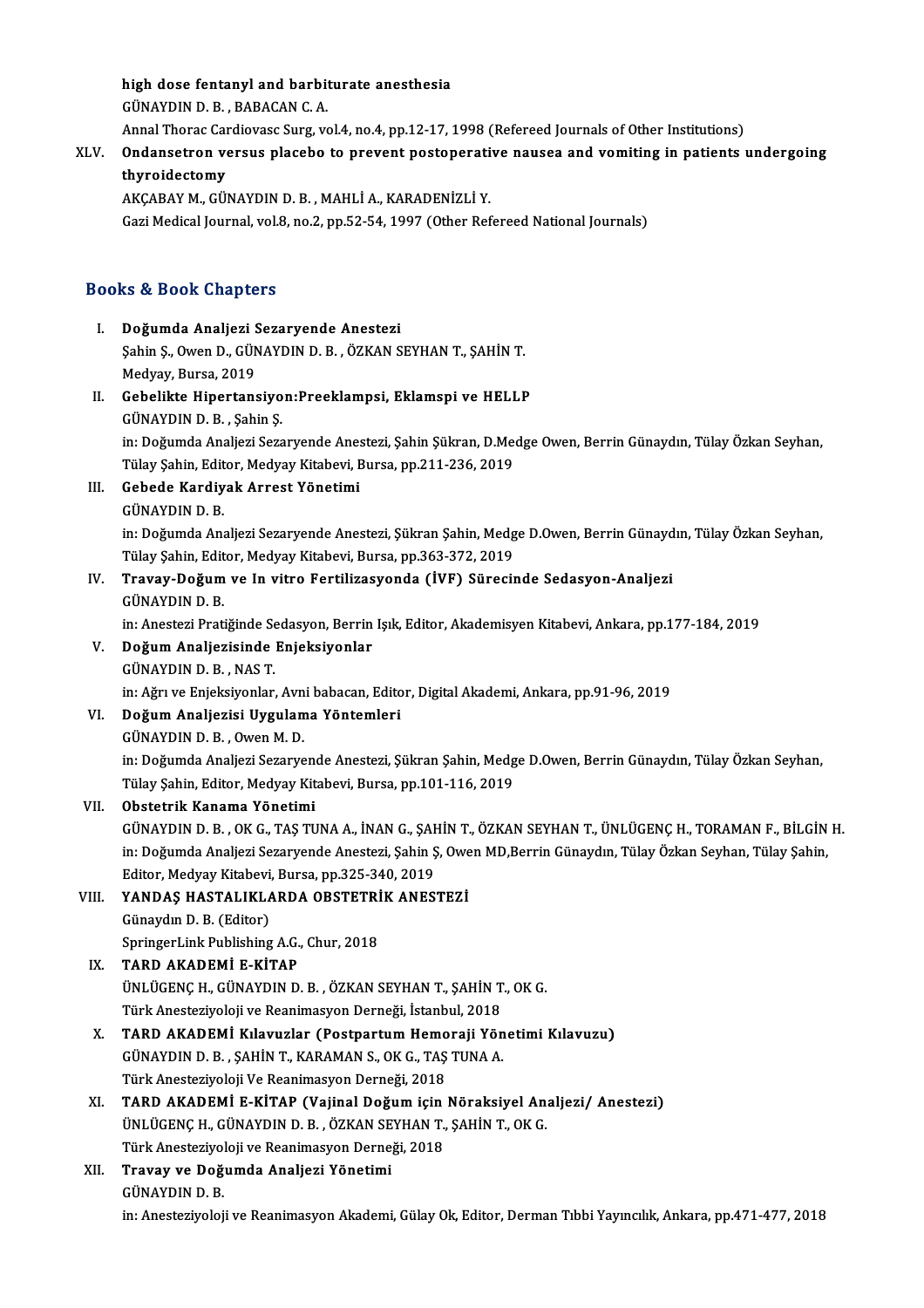#### XIII. ANESTHESIA FOR PREGNANCY INDUCED LIVER DISEASES **ANESTHESIA F<br>GÜNAYDIN D. B.<br>in: OBSTETPIC A** ANESTHESIA FOR PREGNANCY INDUCED LIVER DISEASES<br>GÜNAYDIN D. B.<br>in: OBSTETRIC ANESTHESIA FOR CO-MORBID CONDITIONS, BERRIN GUNAYDIN, SAMINA ISMAIL, Editor,<br>SPRINCER INTERNATIONAL BUBLISHING AC CHAM nn 1.16.2018 GÜNAYDIN D. B.<br>in: OBSTETRIC ANESTHESIA FOR CO-MORBID CONDITIONS, BERRIN<br>SPRINGER INTERNATIONAL PUBLISHING AG, CHAM, pp.1-16, 2018<br>Ağnaya Doğum SPRINGER INTERNATIONAL PUBLISHING AG, CHAM, pp.1-16, 2018<br>XIV. Ağrısız Doğum GÜNAYDIND.B. Ağrısız Doğum<br>GÜNAYDIN D. B.<br>in: Temel Anestezi, Yüksel Keçik NeslihanAlkış, Dilek Yörükoğlu, Zekeriyya Alanoğlu, Editor, Güneş Tıp Kitabevleri, GÜNAYDIN D. B.<br>in: Temel Anestezi, Yüksel I<br>Ankara, pp.553-566, 2016<br>DOČUM ANAL IEZISİ XV. DOĞUM ANALJEZİSİ<br>GÜNAYDIN D. B. Ankara, pp. 553-566, 2016 DOĞUM ANALJEZİSİ<br>GÜNAYDIN D. B.<br>in: GÜNCEL ANESTEZİ DERS NOTLARI, GÜLAY OK, Editor, DERMAN TIBBİ YAYINCILIK, Ankara, pp.487-507, 2016<br>EKSTRAKORRORAL, DOLASIM FARMAKOLOUSI XVI. **EKSTRAKORPORAL DOLASIM FARMAKOLOJISI**<br>GÜNAYDIN D. B. in: GÜNCEL ANE<br><mark>EKSTRAKORPO</mark><br>GÜNAYDIN D. B.<br>in: Ekstrakorpor EKSTRAKORPORAL DOLASIM FARMAKOLOJISI<br>GÜNAYDIN D. B.<br>in: Ekstrakorporal Dolaşım, UFUK DEMİRKILIÇ, SERDAR GÜNAYDIN, Editor, TURKIYE KLINIKLERI, Ankara, pp.33-<br>44.2015 GÜNAYDI<br>in: Ekstral<br>44, 2015<br>Doganin in: Ekstrakorporal Dolaşım, UFUK DEMİRKILIÇ, SERDAR GÜNAYDIN, Editor, TURKIYE<br>44, 2015<br>XVII. Doganin Sirlari Yalnizca Onun Yazildigi Dili Bilenler Tarafindan Okunabilir<br>CÜNAYDIN D. B 44, 2015<br>Doganin Sirlar<br>GÜNAYDIN D. B.<br>in: Anesteriveles Doganin Sirlari Yalnizca Onun Yazildigi Dili Bilenler Tarafindan Okunabilir<br>GÜNAYDIN D. B.<br>in: Anesteziyologlardan Oykuler, Mois Bahar, Editor, LogosTip Yayincilik, İstanbul, pp.31-36, 2015<br>Obatetrik ve Jinekelejik Anester GÜNAYDIN D. B.<br>in: Anesteziyologlardan Oykuler, Mois<br>XVIII. **Obstetrik ve Jinekolojik Anestezi**<br>GÜNAYDIN D. B. in: Anesteziyolog<br>Obstetrik ve Jir<br>GÜNAYDIN D. B.<br>in: Tomal Anasta Obstetrik ve Jinekolojik Anestezi<br>GÜNAYDIN D. B.<br>in: Temel Anestezi El Kİtabı, Yüksel Keçik, Neslihan Alkış, Dilek Yörükoğlu, Zekeriyya Alanoğlu, Editor, Güneş Tıp GÜNAYDIN D. B.<br>in: Temel Anestezi El Kİtabı, Yüksel Keç<br>Kitabevleri, Ankara, pp.365-384, 2013<br>Anesteri XIX. Anestezi Kitabevleri, Ankara, pp.365-384, 2013 in: Nezhat Operatif Jinekolojik Laparoskopi ve Histeroskopi, Bülent Tıraş, Pınar Cenksoy, Cahit Cenksoy, Editor, GÜNAYDIN D. B.<br>in: Nezhat Operatif Jinekolojik Laparoskopi ve l<br>Güneş Tıp Kitabevleri, Ankara, pp.35-39, 2012<br>PREORER ATİE DECERI ENDİRMELER VE V XX. PREOPERATİF DEGERLENDİRMELER VE YOGUN BAKIM<br>GÜNAYDIN D. B., İrfan G., Hulya Ç. Güneş Tıp Kitabevleri, Ankara, pp.3<br>PREOPERATİF DEGERLENDİRM<br>GÜNAYDIN D. B. , İrfan G., Hulya Ç.<br>in: İingkalajik Onkalaji, HALDIN Cl PREOPERATİF DEGERLENDİRMELER VE YOGUN BAKIM<br>GÜNAYDIN D. B. , İrfan G., Hulya Ç.<br>in: Jinekolojik Onkoloji, HALDUN GÜNER, Editor, Veri Medikal Yayıncılık, Ankara, pp.601-616, 2010<br>Bel w nelegnistwie i isse lessenie w ekresia XXI. Bol w poloznictwie i jego leczenie w okresie okoloporodowym: co powinnismy o nim wiedziec?<br>GÜNAYDIN D. B. in: Jinekolojik On<br>Bol w poloznic<br>GÜNAYDIN D. B.<br>in: Anesterielegi Bol w poloznictwie i jego leczenie w okresie okoloporodowym : co powinnismy o nim wiedziec?<br>GÜNAYDIN D. B.<br>in: Anestezjologia w poloznictwie i medycynie perinatalnej, KM KUCZKOWSKI, L.DROBNİK, Editor, Medmedia,<br>Warszawa np GÜNAYDIN D. B.<br>in: Anestezjologia w polozn<br>Warszawa, pp.63-69, 2009 warszawa, pp.63-69, 2009<br>Refereed Congress / Symposium Publications in Proceedings

# efereed Congress / Symposium Publion<br>I. Management of Abnormal Placentation<br>CÜNAYDIN D B

- I. Management of Abnormal Placentation<br>GÜNAYDIN D. B.
	-

Management of Abnormal Placentation<br>GÜNAYDIN D. B.<br>The 13th International Annual Meeting of Indonesian Society of Obstetric Anesthesia, Regional Anesthesia and Pain<br>Medisine in Jakarta Indonesia, Jakarta Indonesia 22 - 27 GÜNAYDIN D. B.<br>The 13th International Annual Meeting of Indonesian Society of Obstetric .<br>Medicine in Jakarta, Indonesia., Jakarta, Indonesia, 23 - 27 February 2016<br>The impertance of Eibrinesson testing in PPH (Obstetries Medicine in Jakarta, Indonesia., Jakarta, Indonesia, 23 - 27 February 2016

II. The importance of Fibrinogen testing in PPH/Obstetrics/Gynecology<br>GÜNAYDIN D. B. Fibrinogen testing in Obstetrics: What options do we have?, 09 November 2021

GÜNAYDIN D. B.<br>Fibrinogen testing in Obstetrics: What options do we have?, 09 November 2021<br>III. Interskalen Blok Uygulaması Sırasında Saptanan Brakiyal Pleksus Varyasyonu<br>Günağr İ. Özdemir M. Emmer C. Kaptan A. İ. Hear M. Fibrinogen testing in Obstetrics: What options do we have?, 09 Novem<br>Interskalen Blok Uygulaması Sırasında Saptanan Brakiyal Plek<br>Güngör İ., Özdemir M., Emmez G., Kaptan A. İ. , Uçar M., Günaydın D. B.<br>EE TARK (Türk Apeste Interskalen Blok Uygulaması Sırasında Saptanan Brakiyal Pleksus Varyasyonu<br>Güngör İ., Özdemir M., Emmez G., Kaptan A. İ. , Uçar M., Günaydın D. B.<br>55.TARK (Türk Anesteziyoloji ve Reanimasyon Derneği Kongresi), Antalya, Tur Güngör İ., Özdemir M., Emmez G., Kaptan A. İ. , Uçar M., Günaydın D. B.<br>55.TARK (Türk Anesteziyoloji ve Reanimasyon Derneği Kongresi), Antalya, Turkey, 28 - 31 October 2021, <sub>I</sub><br>IV. Konjenital Komplet Atriyoventriküler

# 55.TARK (Türk Anes<br>Konjenital Komple<br>Anestezi Yönetimi<br>iNAN C. ÖZTÜPK TO Konjenital Komplet Atriyoventriküler Bloklu Gebe<br>Anestezi Yönetimi<br>İNAN G., ÖZTÜRK TOYRAN Ü., TEKİN E., GÜNAYDIN D. B.<br>EE TARK (Türk Anesteriyeleji ve Beanimesyon Derneği l

Anestezi Yönetimi<br>İNAN G., ÖZTÜRK TOYRAN Ü., TEKİN E., GÜNAYDIN D. B.<br>55.TARK (Türk Anesteziyoloji ve Reanimasyon Derneği Kongresi), Antalya, Turkey, 28 - 31 October 2021, pp.564-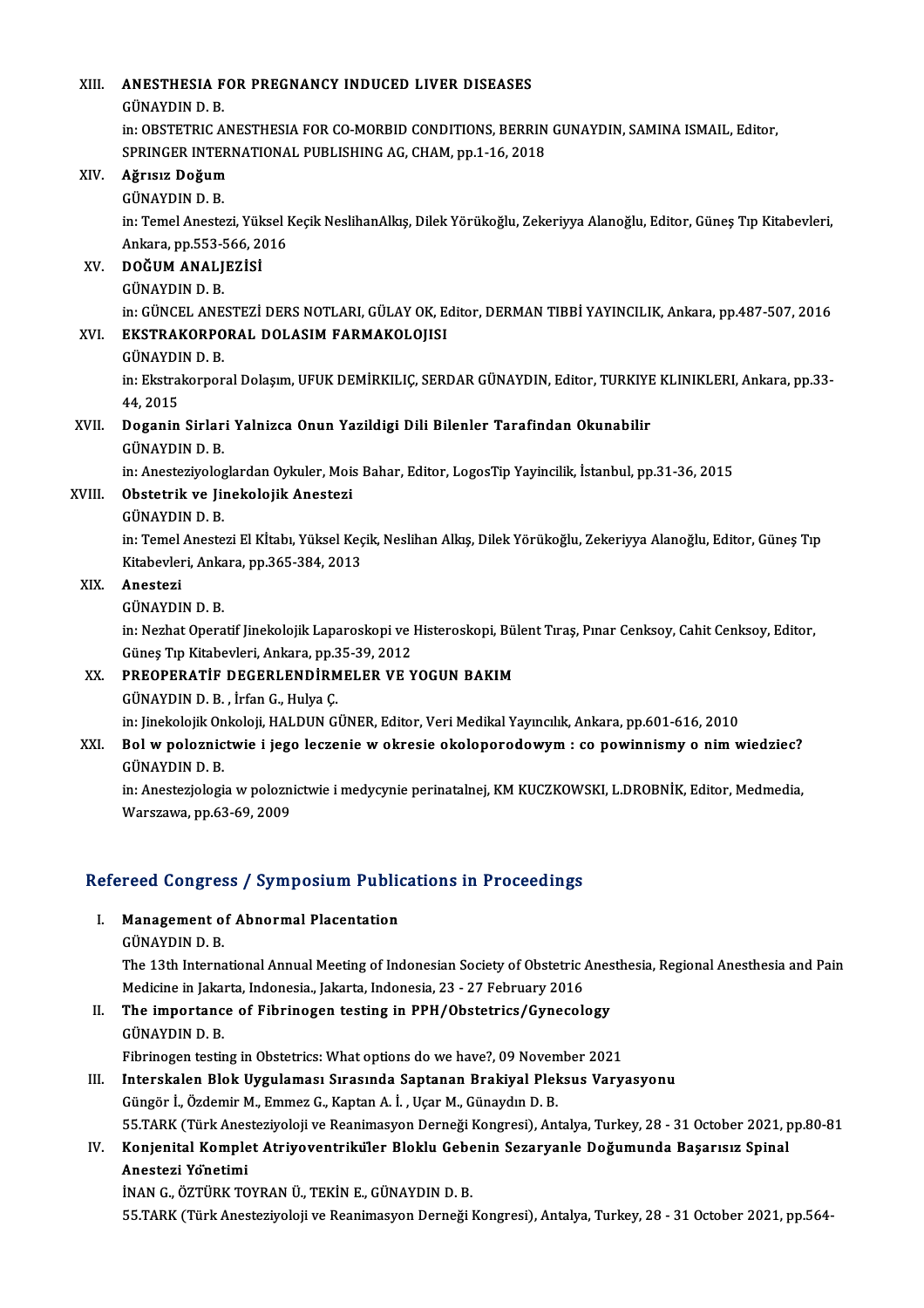|        | 565                                                                                                           |
|--------|---------------------------------------------------------------------------------------------------------------|
| V.     | A real-time anatomy dentification via tool based on artificial intelligence for ultrasound-guided             |
|        | peripheral nerve block procedures: an accuracy study                                                          |
|        | GÜNGÖR İ., GÜNAYDIN D. B., ÖZHAN OKTAR S., BÜYÜKGEBİZ B. M., BAĞCAZ S., ÖZDEMİR M. G., İNAN G.                |
|        | 17th World Congress of Anaesthesiologists, prague, Czech Republic, 1 - 05 September 2021                      |
| VI.    | A real-time anatomy dentification via tool based on artificial intelligence for ultrasound-guided             |
|        | peripheral nerve block procedures: an accuracy study                                                          |
|        | GÜNGÖR İ., GÜNAYDIN D. B., ÖZHAN OKTAR S., BÜYÜKGEBİZ B. M., BAĞCAZ S., ÖZDEMİR M. G., İNAN G.                |
|        | 17th World Congress of Anaesthesiologists, prague, Czech Republic, 1 - 05 September 2021, vol.133, pp.797     |
| VII.   | EVALUATION OF BLOOD TRANSFUSION NEED IN HOSPITALIZED COVID-19 PATIENTS                                        |
|        | GÜNAYDIN D. B., KAPTAN A. İ., GÖRAL Ş., KAYA Z., UĞRAŞ DİKMEN A., DİZBAY M., GÜZEL TUNÇCAN Ö.                 |
|        | Balkan States Anesthesia Days VII, Tirane, Albania, 30 April - 02 May 2021                                    |
| VIII.  | Management of Peripartum Hemorrhage (PPH)                                                                     |
|        | Günaydin D.B.                                                                                                 |
|        | Balkan States Anesthesia Days VII, Tirane, Albania, 30 April - 02 May 2021                                    |
| IX     | SURGICAL AND ANESTHETIC MANAGEMENT OF POSTPARTUM HEMORRHAGE 45 DAYS AFTER                                     |
|        | <b>CESAREAN SECTION</b>                                                                                       |
|        | CEVHER AKDULUM M. F., CAMGÖZ ERYILMAZ N., GÜNAYDIN D. B., BÖRKLÜCE A., BOSTANCI E., ERDEM A.                  |
|        | Balkan States Anesthesia Days VII, Tirane, Albania, 30 April - 02 May 2021                                    |
| X.     | Perioperative Bleeding in Obstetrics - Management of PPH                                                      |
|        | GÜNAYDIN D.B.                                                                                                 |
|        | NATIONAL ASSOCIATION ON THROMBOSIS AND HEMOSTASIS (RUSSIA), 27 March 2021                                     |
| XI.    | Düzeltilmemiş Fallot Tetralojili Gebede Sezaryen Anestezisi                                                   |
|        | CAMGÖZ ERYILMAZ N., EMMEZ G., KESKİN R. B., Arabacı Ö., GÜNAYDIN D. B.                                        |
|        | Uluslararası Kadın Doğum ve Yenidoğan Günleri International Gynaecology and Neonatal Days, Ankara, Turkey, 18 |
|        | - 21 March 2021                                                                                               |
| XII.   | Türkiye'de Hasta Kan Yönetimi ve Fibrinojen                                                                   |
|        | Günaydin D.B.                                                                                                 |
|        | Uluslararası Kadın Doğum ve Yenidoğan Günleri, 18 March 2021                                                  |
| XIII.  | Management of three parturients with von Willebrand Disease                                                   |
|        | İNAN G., TÜRK ÖZTERLEMEZ N., ALTUĞ İNAN M., GÜNAYDIN D. B.                                                    |
|        | 54.e-TARK (Tğrk Anesteziyoloji ve Reanimasyon Derneği Kongresi, Ankara, Turkey, 28 - 30 October 2020, pp.163  |
| XIV.   | Thoracic epidural blood patch using autologous platelet rich plasma for refractory spontaenous                |
|        | intracranial hypotension                                                                                      |
|        | KALE A., GÜNGÖR İ., GÜNAYDIN D. B., İNAN G., EMMEZ G., UÇAR M.                                                |
|        | 54.e-TARK (Türk Anesteziyoloji ve Reanimasyon Derneği Kongresi), Ankara, Turkey, 28 - 30 October 2020, pp.616 |
| XV.    | Yeni koronavirüs COVID-19 ile enfekte gebelerin sezaryenle doğumunda anestezi yönetimi ve                     |
|        | korunma                                                                                                       |
|        | İNAN G., ERMİŞ O., ERSUN B., CAMGÖZ ERYILMAZ N., GÜNAYDIN D. B.                                               |
|        | 54.e-TARK (Türk Anesteziyoloji ve Reanimasyon Derneği Kongresi), Ankara, Turkey, 28 - 30 October 2020, pp.262 |
| XVI.   | Renal transplantlı gebelerin antenatal izlemi, peripartum anestezi yönetimi ve perinatal sonuçlarının         |
|        | retrospektif analizi                                                                                          |
|        | TURGUT E., İNAN G., GÜNAYDIN D. B., BÜYÜKGEBİZ B. M., KONCA S., BAYRAM M., KARÇAALTINCABA D.                  |
|        | 54.e-TARK (Türk Anesteziyoloji ve Reanimasyon Derneği Kongresi), Ankara, Turkey, 28 - 30 October 2020, pp.232 |
| XVII.  | Sıçanlarda oosit toplama işlemi sırasında uygulanan deksmedetomidin, propofol ve medetomidinin                |
|        | oosit kümülüs hücrelerine apopitotik etkisinin incelenmesi                                                    |
|        | TAŞ TUNA A., Kocayiğit H., Demir G., BUDAK Ö., BOSTANCI M. S. , ÇAKIROĞLU H., GÜNAYDIN D. B.                  |
|        | Türk Anesteziyoloji ve Reanimasyon Derneği Kongresi 54. e-TARKl, Ankara, Turkey, 28 - 30 October 2020, pp.332 |
| XVIII. | Türkiye'de Hasta Kan Yönetimi ve Fibrinojen                                                                   |
|        | GÜNAYDIN D. B.                                                                                                |
|        | TJOD (Türk Jinekoloji ve Obstetrik Derneği) PANEL:Postpartum Kanama ve Fibrinojenin Yeri, Ankara, Turkey, 25  |
|        |                                                                                                               |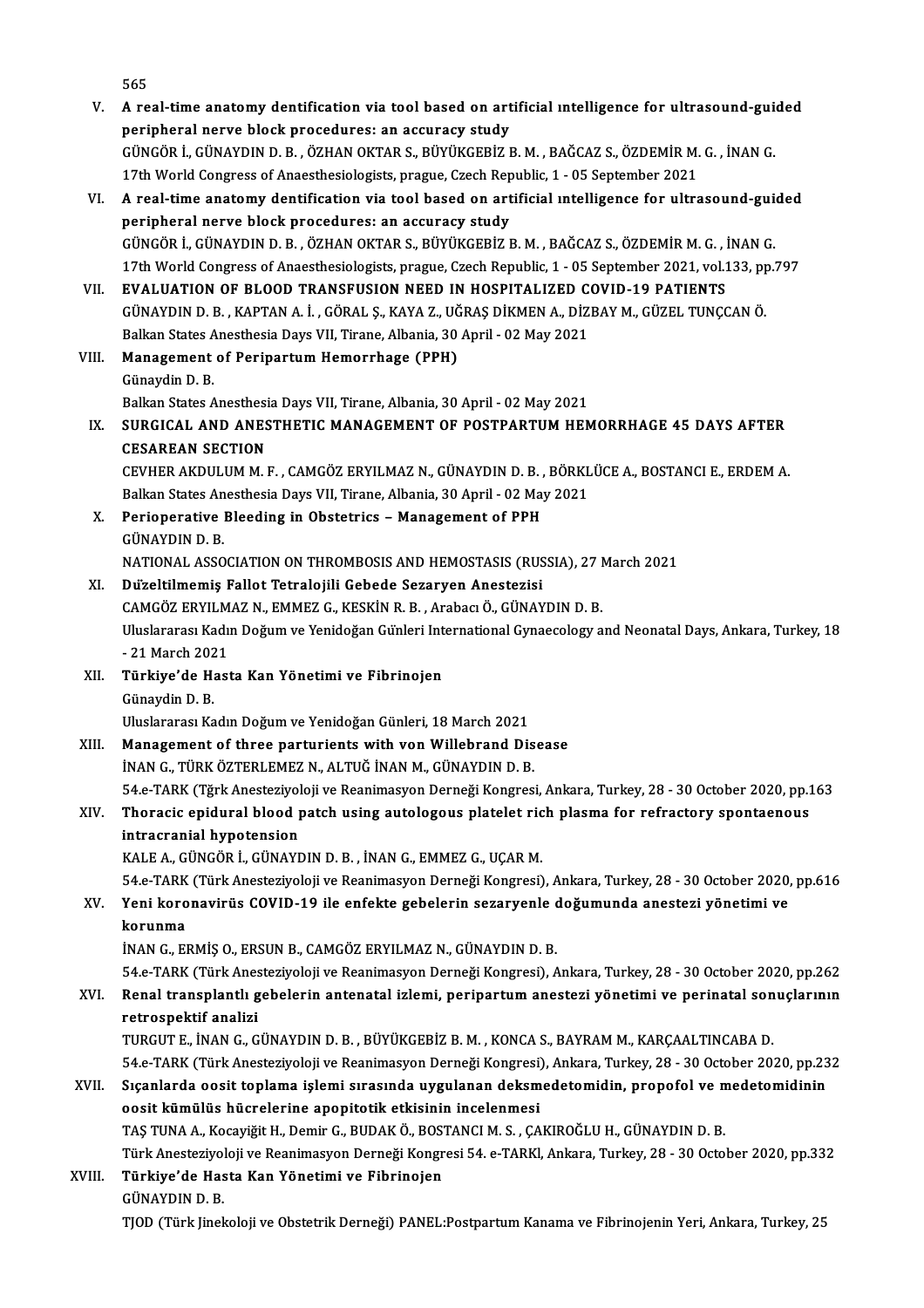|             | October 2020                                                                                                                   |
|-------------|--------------------------------------------------------------------------------------------------------------------------------|
| XIX.        | <b>Bleeding Management in PPH</b>                                                                                              |
|             | GÜNAYDIN D. B.                                                                                                                 |
|             | Multidisciplinary Team Approach on Bleeding Management: Implementation of POB/PBM, Salzburg, Austria, 19 -                     |
|             | 23 October 2020                                                                                                                |
| XX.         | General management of PPH: Focus on New Maternity and Obstetric Guidelines in Turkey                                           |
|             | <b>GÜNAYDIN D.B.</b>                                                                                                           |
|             | Implementaton of PBM Guidelines in Turkey-Obstetric Anesthesiology Webinar, Ankara, Turkey, 16 July - 16<br>October 2020       |
| XXI.        | can we predict who will complain postprandial headache after cesarean delivery? role of matrix                                 |
|             | metalloproteinase                                                                                                              |
|             | GÜNAYDIN D. B., uysal m., ATAK YÜCEL A., GÜLBAHAR Ö., UĞRAŞ DİKMEN A., akın s.                                                 |
|             | EUROANAESTHESİA 2019, viyana, Austria, 01 June 2018 - 03 June 2019                                                             |
| XXII.       | Can we predict who will complain postspinal headache? Role of matrix metalloproteinases                                        |
|             | Günaydın D. B., Uysal M., Atak Yücel A., Gülbahar Ö., Uğraş Dikmen A., Akın S.                                                 |
|             | EUROANAESTHESIA2019, Vienna, Austria, 1 - 03 June 2019, vol.36, pp.112                                                         |
| XXIII.      | Intensive care unit follow up and perioperative management of bleeding due to uterine                                          |
|             | atony/rupture in a parturient after vaginal delivery                                                                           |
|             | GÜNAYDIN D. B., İNAN G., TURGUT E., KARÇAALTINCABA D., ÇİN A., Nazuha N. M., Erel S., KARABIYIK L.                             |
|             | International Intensive Care Symposium, 3 - 04 May 2019                                                                        |
| XXIV.       | OBSTETRIK ANESTEZIDE OPIOIDLERE YENIDEN BAKIŞ: İNTRAVENÖZ HASTA KONTROLLÜ                                                      |
|             | ANALJEZİDEKİ YERİ<br>GÜNAYDIN D. B.                                                                                            |
|             | 52 TARK, Antalya, Turkey, 7 - 11 November 2018, pp 42                                                                          |
| XXV.        | Analgesia and Anaesthesia Management of a Parturient with Paramyotonia Congenita for Labor and                                 |
|             | <b>Caesarean DeliverY</b>                                                                                                      |
|             | Mohd Najid N., Abdul Razak T., GÜNAYDIN D. B.                                                                                  |
|             | 52 TARK, Antalya, Turkey, 7 - 11 November 2018                                                                                 |
| <b>XXVI</b> | PREECLAMPSIA SCENARIO WITH ECLAMPSIA AND HELLP COMPLICATIONS                                                                   |
|             | GÜNAYDIN D. B.                                                                                                                 |
|             | EUROANAESTHESIA 2018, KOPENHAG, Denmark, 2 - 04 June 2018                                                                      |
| XXVII.      | COMPARISON OF ANTIMICROBIAL EFFECTS OF DIFFERENT CONCENTRATIONS OF LONG-ACTING                                                 |
|             | <b>LOCAL ANESTHETICS AT DIFFERENT TEMPERATURES</b>                                                                             |
|             | DURUK ERKENT F., GÜNAYDIN D. B., KALKANCI A., Erdoğan M.                                                                       |
|             | 50th SOAP, Miami, United States Of America, 9 - 13 May 2018                                                                    |
| XXVIII.     | Obstetrik Kanamalarda Anestezistin Rolü                                                                                        |
|             | GÜNAYDIN D. B.                                                                                                                 |
|             | TJOD Ankara Şubesi Yaşasın Anneler- Anneler Yaşasın, Ankara, Turkey, 30 November 2017                                          |
| XXIX.       | Obstetrik Anestezi-Olgu Tartışması                                                                                             |
|             | GÜNAYDIN D. B.                                                                                                                 |
|             | Anne Çocuk İstenmeyen Etkiler Modül IV, Ankara, Turkey, 11 - 12 November 2017                                                  |
| XXX.        | Anesthetic considerations for diseases unique to pregnancy                                                                     |
|             | GÜNAYDIN D. B.                                                                                                                 |
|             | Institut für AnästhesiologieMonatliches Symposium in Anästhesiologie, Intensivmedizin und Reanimatologie,                      |
|             | Zürich, Switzerland, 09 August 2017                                                                                            |
| XXXI.       | Monoamniyotik Monokoriyonik Tek Yumurta İkizi (Siyam İkizi) İçin Multipar Gebeye Uygulanan                                     |
|             | Sezaryen Anestezi Yönetimi                                                                                                     |
|             | KILIÇARSLAN G., GÜNAYDIN D. B., BAYRAM M., TORUK S., EMMEZ G., KURTİPEK Ö.                                                     |
|             | XXIII. Uludağ Üniversitesi Kış Sempozyumu, Bursa, Turkey, 10 - 12 March 2017                                                   |
| XXXII.      | Arnold Chiari Tip 1 Malformasyonlu gebede spinal anestezi yönetimi<br>EMMEZ G., ARIK E., ÖZDEMİR Ç., BAYRAM M., GÜNAYDIN D. B. |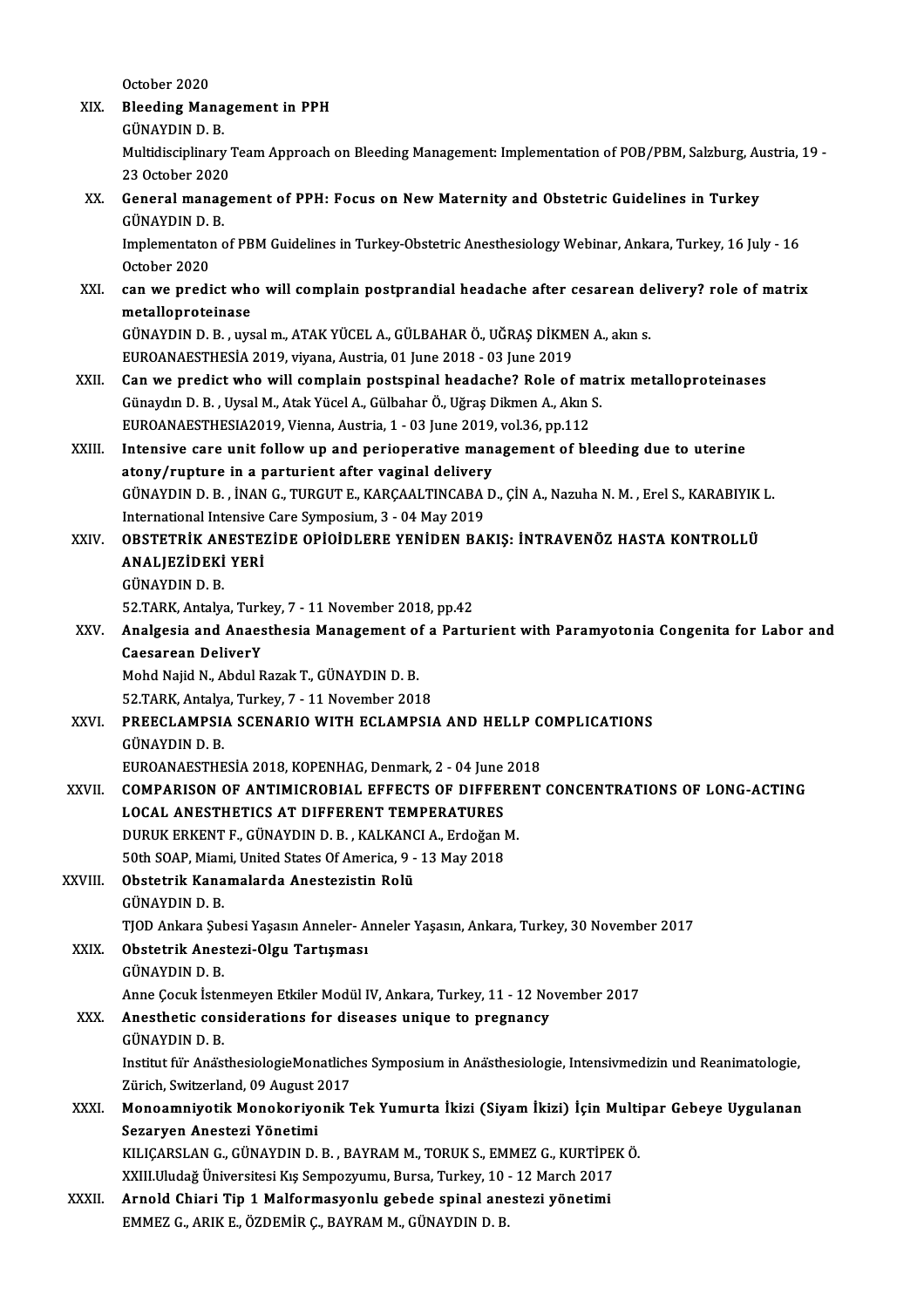|              | XXIII. Uludağ Üniversitesi Kış Sempozyumu, Bursa, Turkey, 10 - 12 March 2017                                                                 |
|--------------|----------------------------------------------------------------------------------------------------------------------------------------------|
| XXXIII.      | High Risk Obstetric Firedrills-PPH Workshop                                                                                                  |
|              | GÜNAYDIN D. B.                                                                                                                               |
|              | The 1st World Congrees of Anesthesia on Obstetrics (WCAO), Balvi, Latvia, 23 - 25 February 2017, pp.7                                        |
| XXXIV.       | Anesthetic Considerations for Pregnancy Induced Liver Diseases                                                                               |
|              | GÜNAYDIN D. B.                                                                                                                               |
|              | The 1 st World Congress of Anesthesia on Obstetrics (WCAO), Balvi, Latvia, 23 - 25 February 2017, pp.41-42                                   |
| XXXV.        | Obstetrik Anestezi Ünitesinin Organizasyonu                                                                                                  |
|              | GÜNAYDIN D. B.                                                                                                                               |
|              | Anne ve Çocuk İstenmeyen Etkiler -Modül IV, İzmir, Turkey, 26 - 27 November 2016                                                             |
| <b>XXXVI</b> | Gebeliğin İndüklediği Karaciğer Hastalıkları<br><b>GÜNAYDIN D.B.</b>                                                                         |
|              | 50. TÜRK ANESTEZİYOLOJİ VE REANİMASYON KONGRESİ, İstanbul, Turkey, 26 - 30 October 2016                                                      |
| XXXVII.      | Uzun Etkili Lokal Anestezik İlaçların Farklı Konsantrasyonlarının Farklı Sıcaklıktaki Antimikrobiyal                                         |
|              | Etkilerinin Karşılaştırılması                                                                                                                |
|              | DURUK ERKENT F., GÜNAYDIN D. B., Erdoğan M., KALKANCI A.                                                                                     |
|              | 51. Türk Anesteziyoloji ve Reanimasyon Derneği Kongresi, Turkey, 25 - 29 October 2017, pp.47                                                 |
| XXXVIII.     | Acute Effect Of Moderate Exercise On Oxidative Stress In Smoker And Non Smoker Healthy Subjects                                              |
|              | ÇAYCI SİVRİ A. B., GÜNAYDIN D. B., YÜKSEL S., SÖYLEMEZ S., ALTUNDARAK Ç.                                                                     |
|              | 37th International Symposium of Medicine-World Medical and Health Games (WMHG), Maribor, Slovenia, 2016.,,                                   |
|              | Maribor, Slovenia, 28 May - 04 June 2016                                                                                                     |
| <b>XXXIX</b> | Could epidural patch with autologous platelet rich plasma be a solution for postural puncture<br>headache refractory to epidural blood patch |
|              | GÜNAYDIN D. B., ACAR M., EMMEZ G., AKÇALI D. T., TOKGÖZ N.                                                                                   |
|              | 48th ANNUAL MEETING CARE COORDINATION IN OSTETRIC ANESTHESIA, BOSTON, United States Of America, 18 -                                         |
|              | 22 May 2016                                                                                                                                  |
| XL.          | Could epidural patch with autologous platelet rich plasma be a solution for postdural puncture                                               |
|              | headache refractory to epidural blood patch                                                                                                  |
|              | GÜNAYDIN D. B. , ACAR M., EMMEZ G., AKÇALI D. T. , TOKGÖZ N.                                                                                 |
|              | 48TH Society of Obstetric Anesthesia and Perinatology (SOAP), Boston, USA, 2016, 18 - 22 May 2016                                            |
| XLI.         | Enligthening Pregnant Women About Labor Pain Relief                                                                                          |
|              | GÜNAYDIN D. B.                                                                                                                               |
| XLII.        | 4th WCRAPT, Cape-Town, South Africa, 24 November 2015 - 28 November 2014<br>Management of a Patient with Abnormal Placentation               |
|              | GÜNAYDIN D. B.                                                                                                                               |
|              | 34th ESRA, Slovenia, 2 - 05 September 2015, vol.40, pp.1                                                                                     |
| XLIII.       | The Pregnant Patient and Hepatic Disease                                                                                                     |
|              | GÜNAYDIN D. B.                                                                                                                               |
|              | 10th Euroanaesthesia 2015, Berlin, Germany, 30 May - 02 June 2015                                                                            |
| XLIV.        | Enligthening Women About Labor Pain Relief in Turkey                                                                                         |
|              | GÜNAYDIN D. B.                                                                                                                               |
|              | 35th PSA, Karachi, Pakistan, 18 - 19 April 2015                                                                                              |
| XLV.         | Practical Approaches to Crisis Management in Obstetric Anesthesia                                                                            |
|              | GÜNAYDIN D B                                                                                                                                 |
| XLVI.        | 35th PSA, Karachi, Pakistan, 18 - 19 April 2015<br>Management of Postdural Puncture Headache in the Obstetrics                               |
|              | GÜNAYDIN D. B.                                                                                                                               |
|              | 4th WCRAPT, Cape-Town, South Africa, 24 - 28 November 2014                                                                                   |
| XLVII.       | Release pattern of liposomal bipuvacaine in artificial cerebrospinal fluid                                                                   |
|              | DÜZLÜ A., GÜNAYDIN D. B., ŞÜKÜROĞLU M. K., DEĞİM İ. T.                                                                                       |
|              | SOAP 45th Annual Meeting, 24 - 28 April 2013                                                                                                 |
|              |                                                                                                                                              |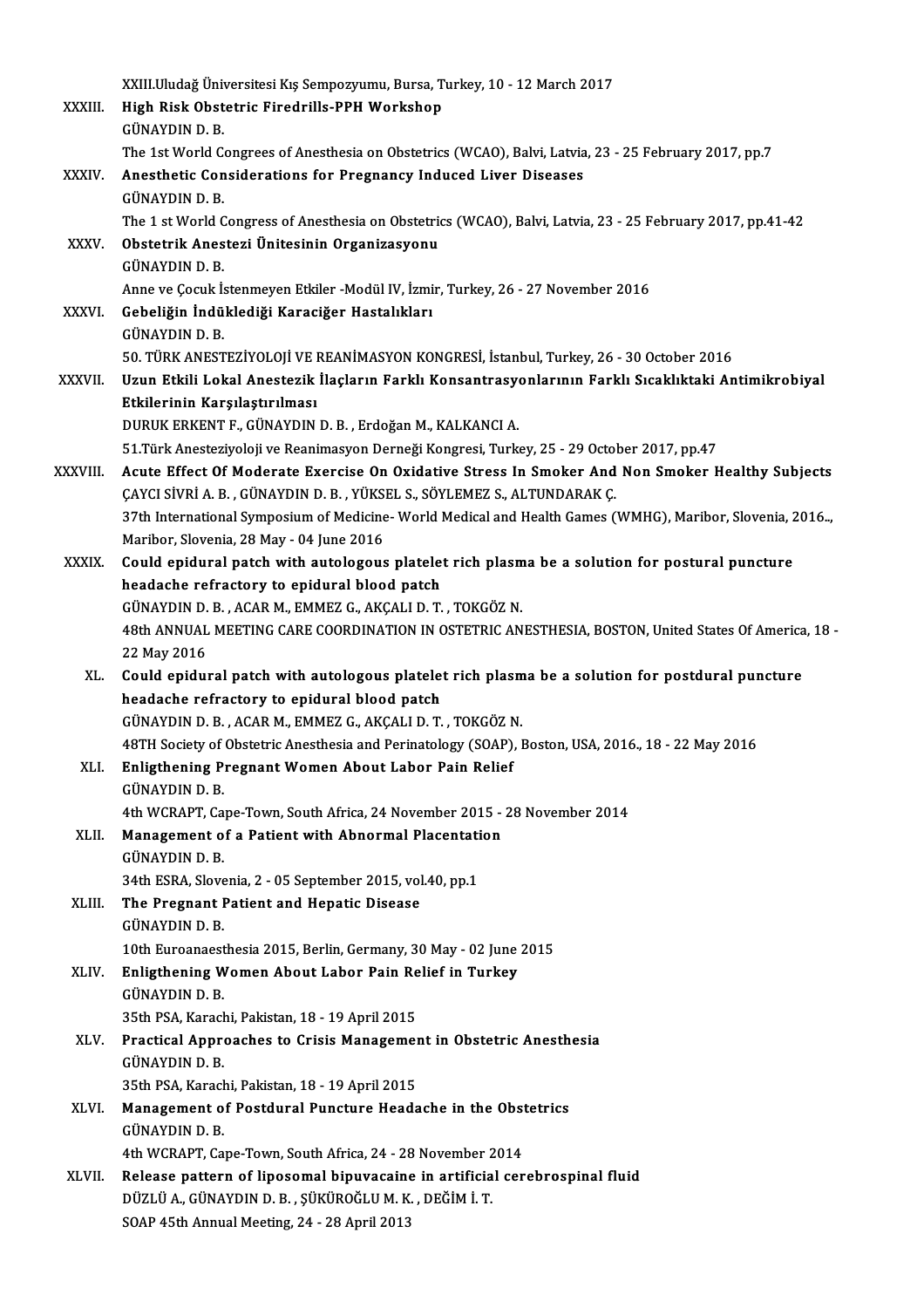- XLVIII. Vagovagal senkop tanısı olan olguda gelişen intraoperatif bradikardi ve hipotansiyon<br>Y<sup>ılmaz 7</sup>, Tekgül 7, ABSLAN M. GÜNAYDIN D. B. *Kaya K* Vagovagal senkop tanısı olan olguda gelişen intrao<br>Yılmaz Z., Tekgül Z., ARSLAN M., GÜNAYDIN D. B. , Kaya K.<br>Türk Anesteriyaleji ve Beanimasyon Derneği Kansusci, Tr Vagovagal senkop tanısı olan olguda gelişen intraoperatif bradikardi ve hipo<br>Yılmaz Z., Tekgül Z., ARSLAN M., GÜNAYDIN D. B. , Kaya K.<br>Türk Anesteziyoloji ve Reanimasyon Derneği Kongresi., Turkey, 1 - 05 December 2004<br>Nidü Yılmaz Z., Tekgül Z., ARSLAN M., GÜNAYDIN D. B. , Kaya K.<br>Türk Anesteziyoloji ve Reanimasyon Derneği Kongresi., Turkey, 1 - 05 December 2004<br>XLIX. Nidüs Embolizasyonu İle Tedavi Edilen Bir Pediyatrik AVM
	- Türk Anesteziyoloji ve Reanimasyon Derneği Kongresi., Turkey, 1 05 December 2004<br>Nidüs Embolizasyonu İle Tedavi Edilen Bir Pediyatrik AVM<br>DOĞULU F. H. , ILGIT E. T. , KAYMAZ A. M. , KURT G., GÜNAYDIN D. B. , BAYKANER M. Nidüs Embolizasyonu İle Tedavi Edilen Bir Pediyatrik AVM<br>DOĞULU F. H. , ILGIT E. T. , KAYMAZ A. M. , KURT G., GÜNAYDIN D. B. , BAYKANER I<br>Türk Nöroşirürji Derneği 12. Bilimsel Kongresi, Turkey, 15 - 19 May 1998, pp.256 Türk Nöroşirürji Derneği 12. Bilimsel Kongresi, Turkey, 15 - 19 May 1998, pp.256<br>Other Publications

- ther Publications<br>I. "Yapay Zeka Destekli Ultrason Eşliğinde Rejyonel Anestezi Uygulamaları" Life in Life Dergisi<br>. Günaydin D. B The absolute<br>"Yapay Zeka<br>Günaydin D. B.<br>Other pp. 95, 93 "Yapay Zeka Destekl<br>Günaydin D. B.<br>Other, pp.95-97, 2021<br>"Cebede Coronewin" Günaydin D.B.<br>Other, pp.95-97, 2021<br>II. "Gebede Coronavirüs enfekiyonu ve anestezi " Life in Life Dergisi
- Other, pp.95-97, 2021<br>"Gebede Coronaviri<br>Günaydin D. B.<br>Other, pp.5-10, 2020 **"Gebede Coronavir<br>Günaydin D. B.<br>Other, pp.5-10, 2020<br>"Ažmayr Dožum " L** Günaydin D. B.<br>Other, pp.5-10, 2020<br>III. "Ağrısız Doğum," Life in Life-Sağlık Aktüel Haber Dergisi
- Other, pp.5-10,<br>"Ağrısız Doğu<br>Günaydin D. B.<br>Other pp.9-11 **"Ağrısız Doğum," L<br>Günaydin D. B.<br>Other, pp.8-11, 2019<br>"Doğal Sararyan " L** Günaydin D. B.<br>Other, pp.8-11, 2019<br>IV. 'Doğal Sezaryen ' Life in Life Dergisi<br>Günaydin D. B
- Other, pp.8-11,<br>'Doğal Sezary<br>Günaydin D. B.<br>Other, pp.1.5-3 'Doğal Sezaryen '<br>Günaydin D. B.<br>Other, pp.1-5, 2018 0ther, pp.1-5, 2018<br>Supported Projects

GÜNGÖRİ.,GÜNAYDIND.B. ,ÖZHANOKTARS.,BAĞCAZ S.,ÖzdemirM.G. ,BÜYÜKGEBİZB.M. , İNANG.,Project Supported Frojects<br>GÜNGÖR İ., GÜNAYDIN D. B. , ÖZHAN OKTAR S., BAĞCAZ S., Özdemir M. G. , BÜYÜKGEBİZ B. M. , İNAN G., Project<br>Supported by Higher Education Institutions, Periferik Sinir Bloklarında Anatomik İşaretlerin Ult GÜNGÖR İ., GÜNAYDIN D. B. , ÖZHAN OKTAR S., BAĞCAZ S., Özdemir M. G. , BÜYÜKGEBİ<br>Supported by Higher Education Institutions, Periferik Sinir Bloklarında Anatomik İşare<br>Tanınmasında Yapay Zeka Uygulamalarının Etkinliğinin B Supported by Higher Education Institutions, Periferik Sinir Bloklarında Anatomik İşaretlerin Ultrasonografi Eşliğin<br>Tanınmasında Yapay Zeka Uygulamalarının Etkinliğinin Belirlenmesi, 2021 - Continues<br>GÜNAYDIN D. B. , Proje

Tanınmasında Yapay Zeka Uygulamalarının Etkinliğinin Belirlenmesi, 2021 - Continues<br>GÜNAYDIN D. B. , Project Supported by Higher Education Institutions, Spinal anestezi ile sezaryenle doğum yapan<br>gebelerde dura ponksiyonu GÜNAYDIN D<br>gebelerde du<br>2014 - 2017<br>Günaydın D gebelerde dura ponksiyonu sonrası gelişen başağrısında matriks metalloproteinaz ve İnterlökin 6 seviyelerinin rolü,<br>2014 - 2017<br>Günaydın D. B. , Barun S., TUBITAK Project, Sıçanlarda izofluranin apoptotik etkisinde Dantro

2014 - 2017<br>Günaydın D. B. , Barun S., TUBITAK Project, Sıçanlarda izofluranin apoptotik etkisinde Dantrolen ve Ketamininin rolü,<br>2011 - 2011

# Activities in Scientific Journals

**Activities in Scientific Journals<br>BMC Anesthesiology, Editor, 2020 - Continues<br>Turkish Journal Of Medical Sciences, Editor, 20** BMC Anesthesiology, Editor, 2020 - Continues<br>Turkish Journal Of Medical Sciences, Editor, 2010 - Continues Türk Anesteziyoloji ve Reanimasyon Derneği Dergisi, Editor, 2019 - 2021

#### **Tasks In Event Organizations**

Tasks In Event Organizations<br>Günaydin D.B. , Perioperative Medicine (POM): Focus on Mother and Child: POM in Obstetrics/Gynecology + Pediatrics ,<br>Scientific Congress, Austria, Subet 2022 Scientific Congress, Austria, Şubat<br>2022<br>Sünaydin D. B., Anasthesia for Mather a Günaydin D. B. , Perioperative Medicine (POM): Focus on Mother and Child: POM in Obstetrics/Gynecology<br>Scientific Congress, Austria, Şubat 2022<br>Günaydin D. B. , Anesthesia for Mother and Child: Adverse Effects, Scientific

Scientific Congress, Austria, Şubat 2022<br>Günaydin D. B. , Anesthesia for Mother and Child: Adverse Effects, Scientific Congress, Turkey, Şubat 2022<br>Günaydin D. B. , Perioperative Bleeding Management and Patient Blood Manag Günaydin D. B., Anesthesia for Mother and Child: Adverse Effects, Scientific Congress, Turkey, Şubat 2022 Günaydin D. B. , Perioperative Bleeding Management and Patient Blood Management in `Mother and Child, Scientif<br>Congress, Turkey, Aralık 2019<br>Günaydin D. B. , Multidisciplinary Approach in Bleeding Management in Obstetrics

Congress, Turkey, Aralık 2019<br>Günaydin D. B. , Multidisciplinary Approach in Bleeding Managem<br>Anemia/Iron Deficiency , Scientific Congress, Austria, Mayıs 2019